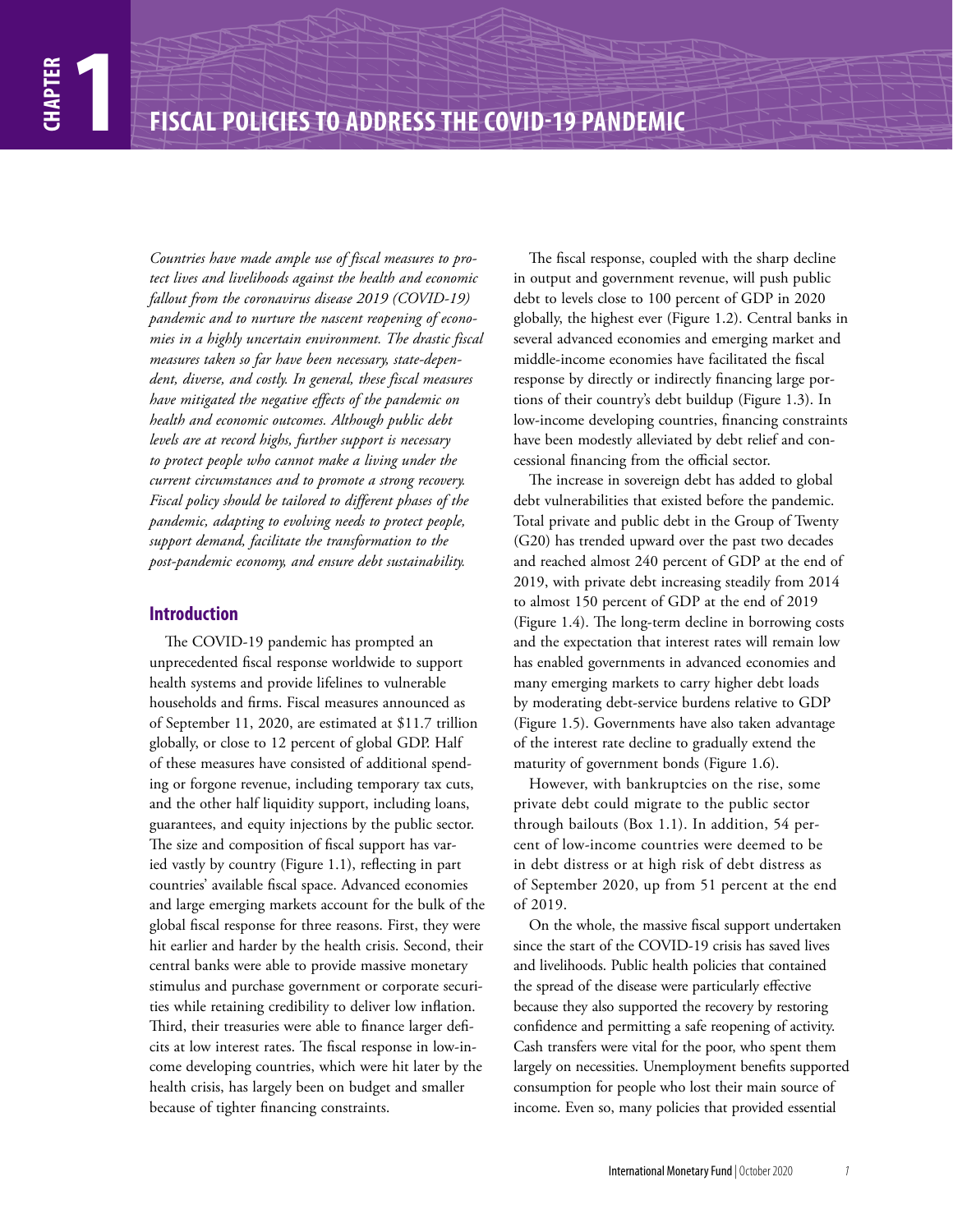

#### Figure 1.1. Discretionary Fiscal Response to the COVID-19 Crisis in Selected Economies *(Announced measures as of September 11, 2020, in percent of GDP)*

Sources: *Fiscal Monitor* Database of Country Fiscal Measures in Response to the COVID-19 Pandemic (https://www.imf.org/en/Topics/imf-and-covid19/Fiscal-Policies-Database-in-Response-to-COVID-19); and IMF staff estimates.

Note: The timeframe for the announced measures is country specific, but the bulk of the measures announced so far are short-term crisis-response measures to be implemented in 2020–21. Country group averages are weighted by GDP in US dollars adjusted by purchasing power parity. Data labels use International Organization for Standardization country codes. AEs = advanced economies; COVID-19 = coronavirus disease 2019; EMMIEs = emerging market and middle-income economies; LIDCs = low-income developing countries.

support in the short-term may have long-term implications. Wage subsidies preserved jobs and worker-firm relations but may slow labor market reallocation when new vacancies emerge. Temporary tax deferrals and cuts have supported liquidity, but there is a risk they

will become permanent, at the expense of government revenues. While equity injections have often been necessary to prevent bankruptcies, particularly in hard-hit strategic firms, they could delay sectoral reallocation that is crucial for the recovery. Direct or guaranteed loans



## Figure 1.2. Historical Patterns of General Government Debt (Percent of GDP)

Sources: IMF, Historical Public Debt Database; IMF, World Economic Outlook database; Maddison Database Project; and IMF staff calculations. Note: The aggregate public-debt-to-GDP series for advanced economies and emerging market economies is based on a constant sample of 25 and 27 countries, respectively, weighted by GDP in purchasing-power-parity terms. WWI = World War I; WWII = World War II.

Figure 1.3. Central Bank Purchases of Government Debt *(Percent of central government marketable securities or debt issued since February 2020)*



Sources: Country authorities; US Federal Reserve Economic Data; Haver Analytics; and IMF staff calculations.

Note: Data labels use International Organization for Standardization country codes.  $AEs = advanced economics$ ; EMMIEs = emerging market and middle-income economies.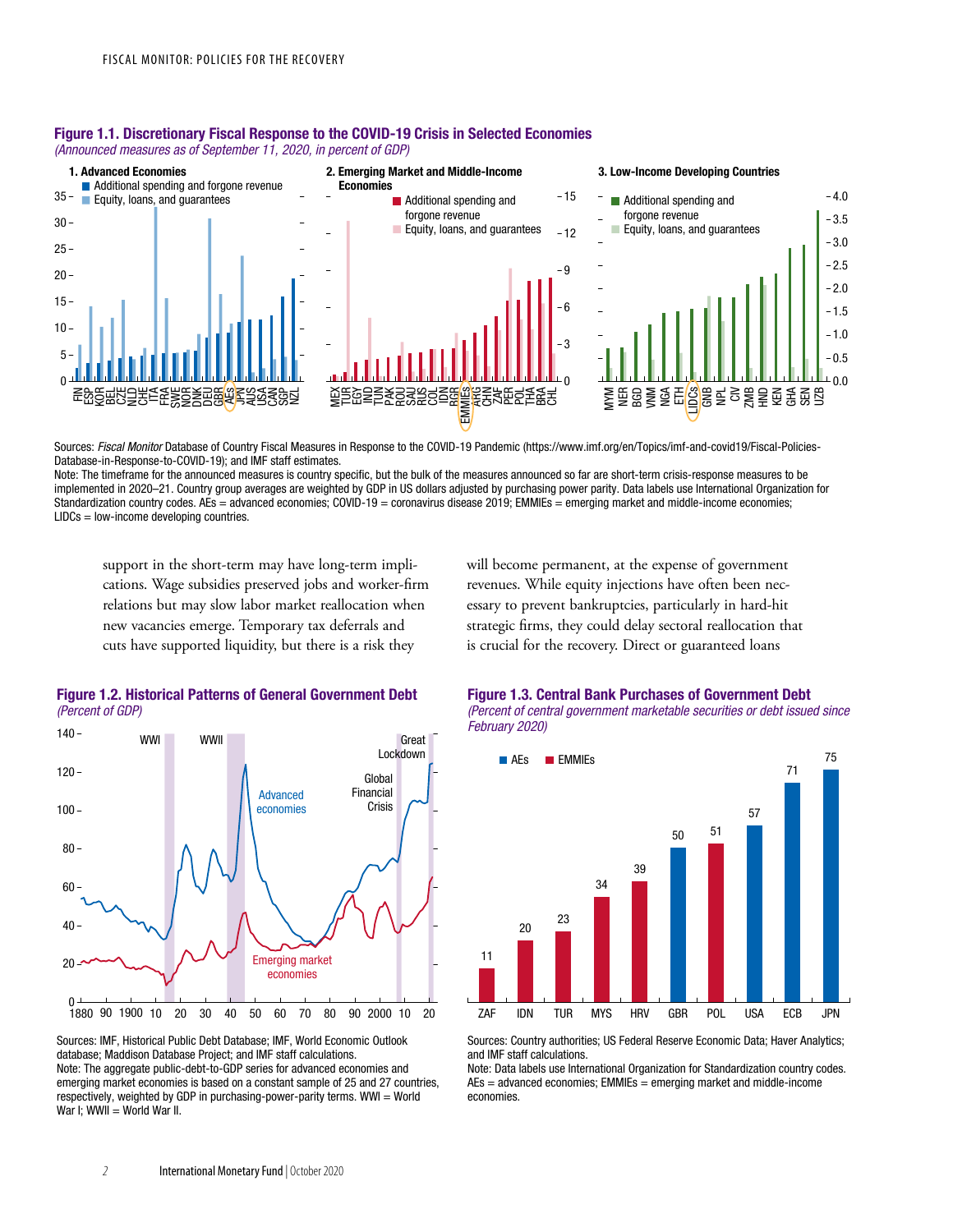

#### Figure 1.4. G20 Total Public and Private Debt, 2002–19 *(Percent of GDP)*

Source: IMF, Global Debt Database. Note: G20 = Group of Twenty.

have so far had low take-up, partly reflecting administrative constraints and conditionality as well as the private debt overhang. The ultimate impact of these loans on economic activity and public finances will depend on their further take-up and future repayment, but their announcement has helped boost confidence and activity, which has also contributed to their low take-up to date.

Record-high public debt levels limit the room for further fiscal support, particularly in countries where borrowing costs or access to financing impose constraints. However, more needs to be done

## Figure 1.5. General Government Interest Expenditure-to-GDP Ratio, 2001–20



Source: IMF, World Economic Outlook database.

Note: AEs = advanced economies; EMMIEs = emerging markets and middle-income economies.

#### Figure 1.6. Average Remaining Maturity of Government Bonds, 2002–19

(Years; median across country groups)



Sources: Haver Analytics; and national authorities. Note: AEs = advanced economies; EMMIEs = emerging market and middle-income economies.

to prevent a large rise in poverty and income inequality, and promote a strong recovery amid heightened uncertainty. Fiscal policy will have to deliver more with less, putting a premium on careful design and implementation. At the same time, governments will need to be innovative and flexible, as many will have to address the deep scars from the crisis, including large rises in unemployment, public and corporate debt, and bankruptcies.

Fiscal policy will need to adapt as countries proceed through different phases of the pandemic: (1) outbreak with lockdowns; (2) partial reopening; and (3) high degree of control with medical advances. At the time of this writing (September 2020), most countries are in phase 2, with differing rates of contagion and control of the virus, but several countries that were hit relatively late or where contagion has progressed strongly are still in phase 1. Policies will need first to respond to the immediate health crisis, but over time foster the economic recovery and address the long-term challenges of the post-pandemic economy. Where lockdowns are extensive, fiscal policy has appropriately sought to do whatever it takes to save lives and livelihoods. Where lockdowns are eased, public health remains the number one priority, but policymakers have also begun to face the question of the appropriate pace of reducing lifelines to avoid an excessive increase in debt. When the health crisis is contained, the emphasis will shift to exiting from exceptional government interventions and to ensuring the sustainability of public finances while building resilience against future shocks and addressing preexisting challenges such as inequalities and global warming.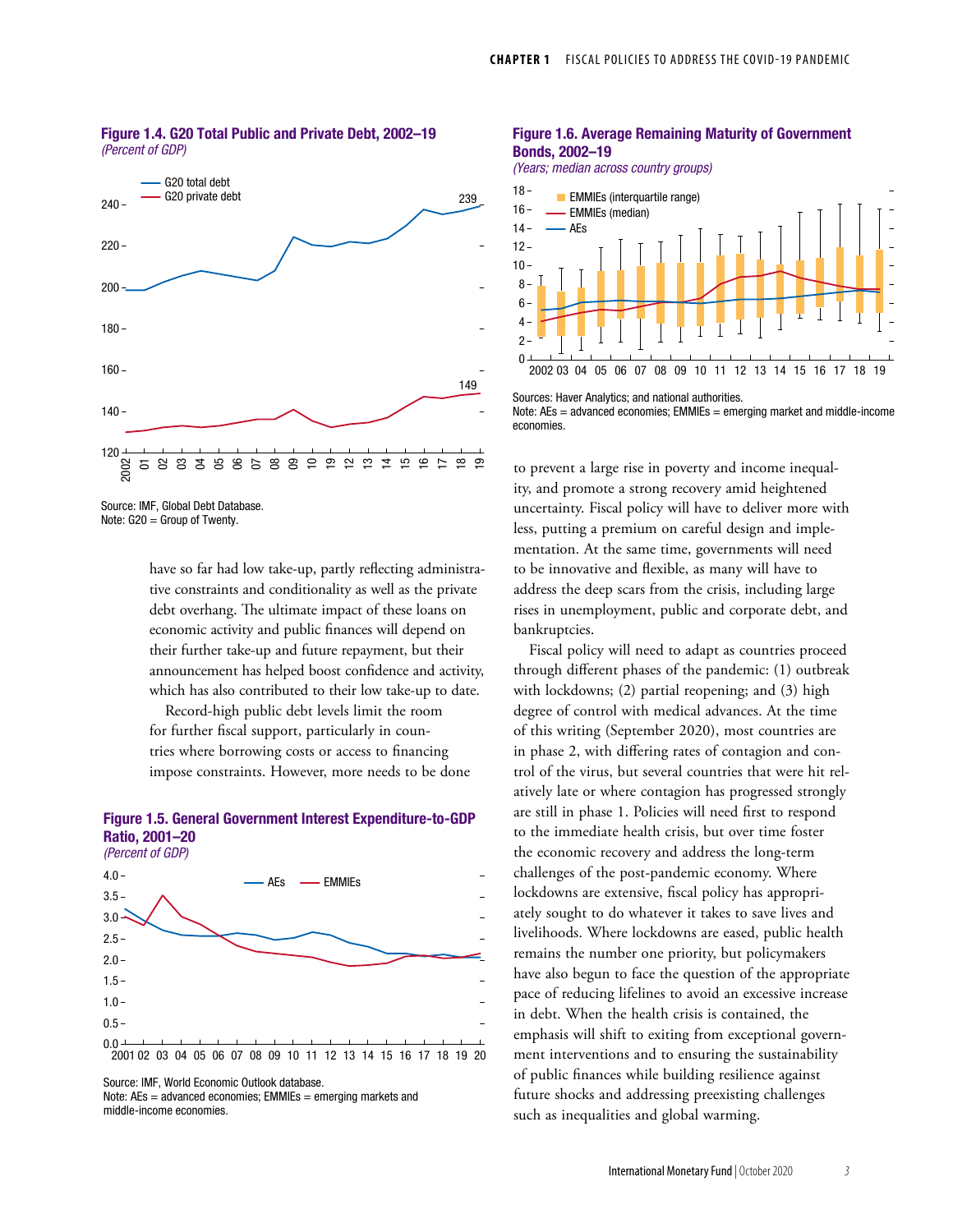

#### Figure 1.7. Forecasts for General Government Gross Debt and Fiscal Balances, 2020 (Percent of GDP)

Sources: IMF, WEO database; and IMF staff estimates. Note: Data are as of July 24, 2020. Country groups are weighted by GDP in current US dollars adjusted for purchasing power parity. FM = Fiscal Monitor; WEO = World Economic Outlook.

The remainder of Chapter 1 reviews recent developments and the outlook for public debt, deficits, and finance across countries; provides a closer look at discretionary fiscal policy responses to the pandemic; discusses fiscal risks and uncertainty; and presents a broad roadmap for the overall fiscal strategy to navigate tentative reopenings, economic recovery, and transformation toward a more inclusive and resilient postpandemic economy.





Sources: IMF, World Economic Outlook database; and IMF staff estimates. Note: Discretionary fiscal support is measured as the change in the cyclically adjusted primary balance; nondiscretionary fiscal support is the residual. The allocation between discretionary and nondiscretionary measures should be considered indicative because output gap estimates, which are used to derive the cyclically adjusted primary balance, are subject to a high degree of uncertainty. Argentina and Saudi Arabia are excluded because of data limitations; Spain is a permanent invitee. Data labels use International Organization for Standardization country codes. G20 = Group of Twenty.

# **Fiscal Developments and the Outlook: Doing Whatever It Takes**

Sizable discretionary support, along with a sharp contraction in output and an ensuing fall in revenues, has led to a surge in government debt and deficits (Tables 1.1 and 1.2). The fiscal support has been massive and swift, and much larger than the fiscal response to the global financial crisis. During the containment phase, new debt financed much of the fiscal response. The projected increases in countries' debts and deficits have been revised upward since the beginning of the year (Figure 1.7). In addition, more fiscal actions are likely as policymakers respond to the ongoing uncertainty over the course of the pandemic and the economic fallout.

Discretionary fiscal policy measures are not the only factors driving the rise in public debt. Nondiscretionary items—mainly "automatic" declines in tax revenues and surges in expenditures (such as unemployment benefits) that occur as economies contract—are projected to account for one-third of general government deficits of the G20 in 2020 (Figure 1.8). Moreover, in advanced economies the projected economic contraction in 2020 will add 7 percentage points to the ratio of general government debt to GDP (as negative economic growth results in a large and positive gap between the interest rates on government debt and growth, *r* − *g* > 0) (Figure 1.9). However, under current projections, the public debt ratio is expected to stabilize in 2021 (except in *China* and the *United States*), spurred by a strong rebound in economic activity projected in the baseline, against a backdrop of stable and low interest rates.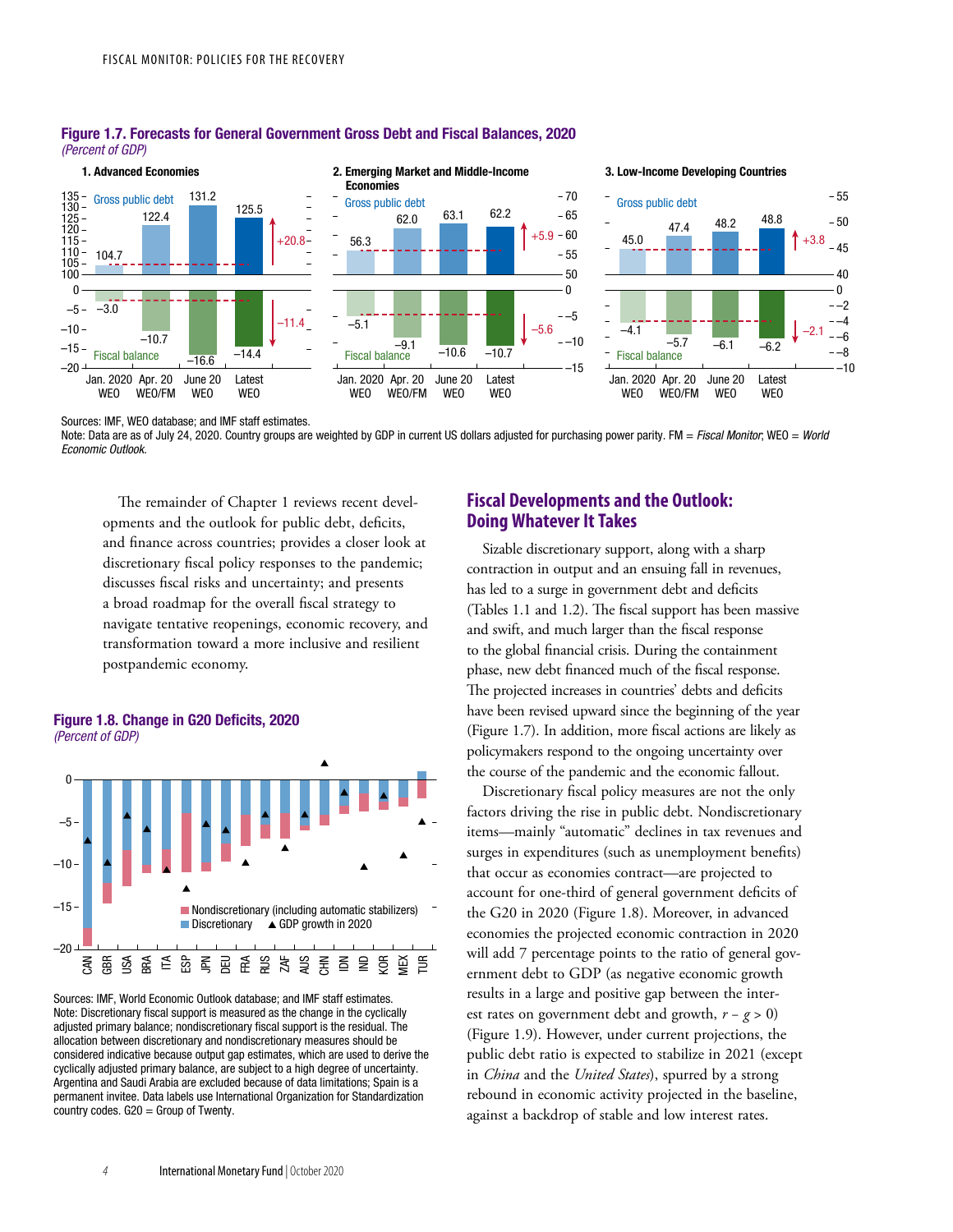#### Figure 1.9. Change in Public Debt, 2020 (Percent of GDP)



Sources: IMF, World Economic Outlook database; and IMF staff estimates. Note: AEs = advanced economies; EMMIE = emerging market and middle-income economy.

### **Advanced Economies: Fiscal Policy on the Front Line**

In 2020, headline fiscal deficits in advanced economies are expected to be over four times higher (in percent of GDP) than in 2019. Double-digit increases are projected in the overall-deficit-to-GDP ratio in one third of advanced economies. *Canada* and the *United States* lead the group, with anticipated budget deficits of almost one-fifth of their GDP in 2020 (Table 1.1).

Spending increases and revenue decreases almost equally drive the deficit expansions in advanced economies. The medians of the projected real increase in spending and real decrease in revenue are 4.5 and 3.5 percentage points of 2019 GDP, respectively. The fall in revenues mainly reflects the economic collapse, as average revenues relative to GDP are projected to remain at prepandemic levels in 2020. Discretionary measures in response to the pandemic (including support to people and firms beyond preexisting automatic stabilizers) account for most of the spending increase.<sup>1</sup> Advanced economy

<sup>1</sup>As of mid-July 2020, the Group of Seven (G7) countries had also committed \$20 billion in vaccine and therapeutics research for COVID-19. This amount includes an increase of \$11.25 billion for the science budget of the National Institutes of Health and the national laboratories funded by the Department of Energy's Office of Science in the *United States*; a €5 billion spending plan for COVID-19 research and development in *France*; a joint pledge of \$3 billion by *France*, *Germany*, *Japan*, and the *United Kingdom* to find a COVID-19 vaccine; and \$160 million in grants to COVID-19 research projects

governments have also provided unprecedented off-budget assistance in the form of liquidity support and guarantees to firms that do not have a direct effect on current budget deficits.

These measures were complemented by quantitative easing measures put in place by some advanced economies' central banks, including purchases of corporate bonds (Bank of England, Bank of Israel, Bank of Japan, European Central Bank, US Federal Reserve), and commercial paper (Bank of Canada, Bank of England, Bank of Japan) and potentially quasi-fiscal activities such as participation in bank loans to corporations (US Federal Reserve) or the purchase of corporate bonds in the primary market (Bank of Canada, US Federal Reserve) or secondary market (Bank of Japan).

Many advanced economies announced additional fiscal packages over the summer as the fallout from the pandemic lingered.2 The packages blended continued support for those most affected by the crisis, with broader fiscal stimulus for nascent recoveries. To encourage reallocation, some recovery packages contained support for innovation (*France*), training (*Australia, France*), and green growth (*France, Germany, Italy, Japan, Korea, United Kingdom*) (Box 1.2) or expanded digital infrastructure (*Germany*, *Korea, Japan*). *Germany*'s package also included broad-based stimulus, such as a six-month cut in the value-added tax (VAT) rate starting on July 1 and a temporary additional child benefit (Figure 1.10, panel 1). In the *United States*, negotiations for another stimulus package are ongoing as of this writing.

The steady stream of fiscal measures and the economic contraction will push the average general government debt to 126 percent of GDP in 2020. Compared with 2019, general government debt is projected to increase close to 30 percentage points of GDP in *Italy*, *Japan*, and *Spain*, driven predominantly by large existing debt stocks coupled with the fall in economic activity, and more than 20 percent of GDP in the *United States*, driven by on-budget fiscal measures.

in *Canada*. The estimate does not include the budget for COVID-19 research and development in *Italy*, *Germany*, or the *United Kingdom* because there are no specified allocations within their overall budgets.

<sup>&</sup>lt;sup>2</sup>On July 21, European Union leaders approved a  $\epsilon$ 750 billion recovery fund, the "Next Generation EU" fund. See the June 2020 *WEO Update* for additional details.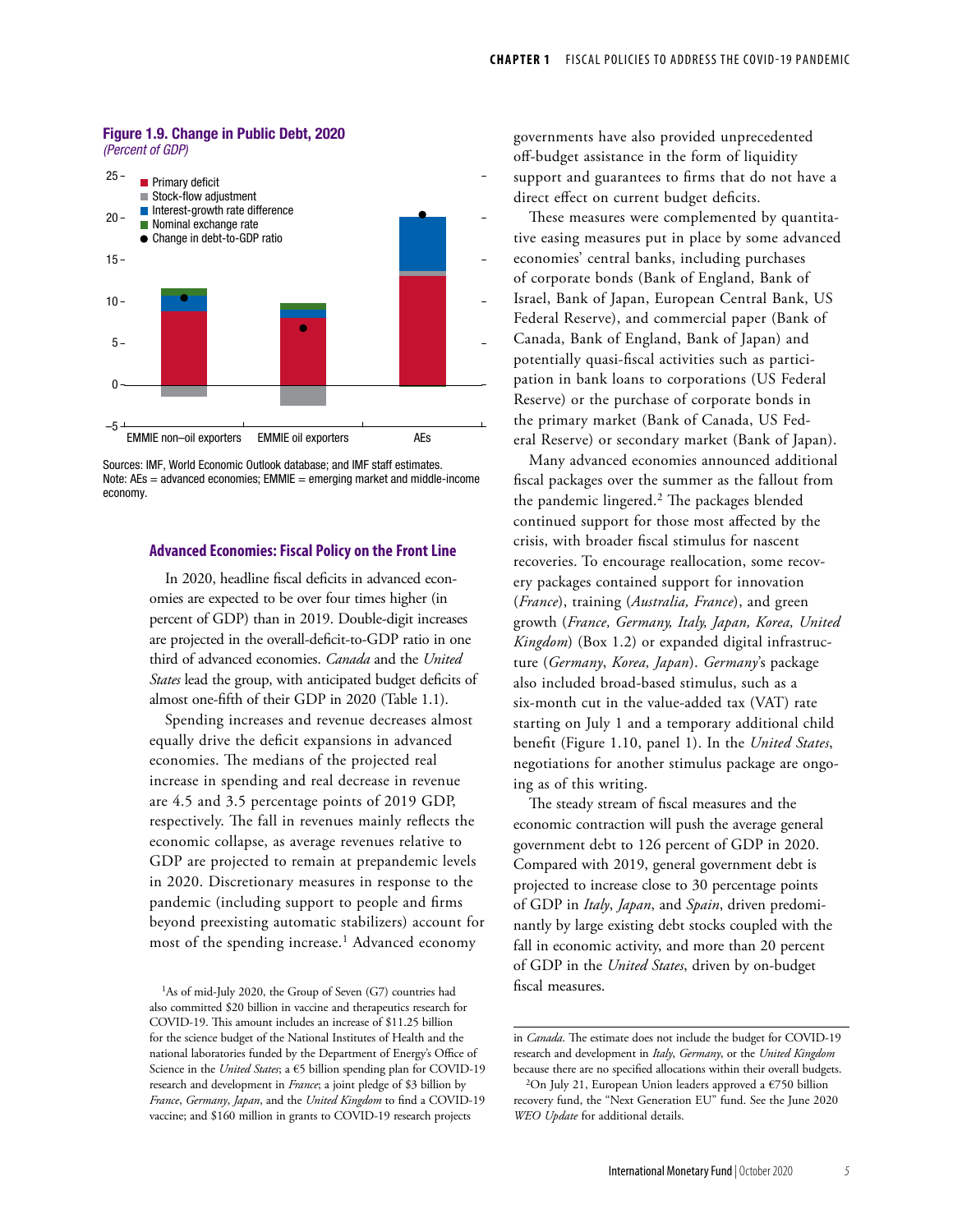# **Table 1.1. General Government Fiscal Balance, 2012–25: Overall Balance**

*(Percent of GDP)*

|                                            |         |        |        |         |         |        |        |        |         |         | <b>Projections</b> |         |        |        |
|--------------------------------------------|---------|--------|--------|---------|---------|--------|--------|--------|---------|---------|--------------------|---------|--------|--------|
|                                            | 2012    | 2013   | 2014   | 2015    | 2016    | 2017   | 2018   | 2019   | 2020    | 2021    | 2022               | 2023    | 2024   | 2025   |
| World                                      | $-3.8$  | $-2.9$ | $-2.9$ | $-3.3$  | $-3.5$  | $-3.0$ | $-3.1$ | $-3.9$ | $-12.7$ | $-7.6$  | $-5.9$             | $-5.1$  | $-4.8$ | $-4.5$ |
| <b>Advanced Economies</b>                  | $-5.5$  | $-3.7$ | $-3.1$ | $-2.6$  | $-2.7$  | $-2.4$ | $-2.7$ | $-3.3$ | $-14.4$ | $-6.9$  | $-4.6$             | $-3.7$  | $-3.4$ | $-3.3$ |
| United States <sup>1</sup>                 | $-8.0$  | $-4.6$ | $-4.1$ | $-3.6$  | $-4.4$  | $-4.6$ | $-5.8$ | $-6.3$ | $-18.7$ | $-8.7$  | $-6.5$             | $-5.6$  | $-5.4$ | $-5.5$ |
| Euro Area                                  | $-3.7$  | $-3.0$ | $-2.5$ | $-2.0$  | $-1.5$  | $-1.0$ | $-0.5$ | $-0.6$ | $-10.1$ | $-5.0$  | $-2.7$             | $-2.1$  | $-1.8$ | $-1.8$ |
| France                                     | $-5.0$  | $-4.1$ | $-3.9$ | $-3.6$  | $-3.6$  | $-2.9$ | $-2.3$ | $-3.0$ | $-10.8$ | $-6.5$  | $-5.3$             | $-4.9$  | $-4.7$ | $-4.7$ |
| Germany                                    | 0.0     | 0.0    | 0.6    | 1.0     | 1.2     | 1.4    | 1.8    | 1.5    | $-8.2$  | $-3.2$  | 0.6                | 0.8     | 1.0    | 1.0    |
| Italy                                      | $-2.9$  | $-2.9$ | $-3.0$ | $-2.6$  | $-2.4$  | $-2.4$ | $-2.2$ | $-1.6$ | $-13.0$ | $-6.2$  | $-3.9$             | $-2.7$  | $-2.5$ | $-2.5$ |
| Spain <sup>2</sup>                         | $-10.7$ | $-7.0$ | $-5.9$ | $-5.2$  | $-4.3$  | $-3.0$ | $-2.5$ | $-2.8$ | $-14.1$ | $-7.5$  | $-5.8$             | $-4.7$  | $-3.9$ | $-4.4$ |
| Japan                                      | $-8.6$  | $-7.9$ | $-5.6$ | $-3.8$  | $-3.7$  | $-3.1$ | $-2.5$ | $-3.3$ | $-14.2$ | $-6.4$  | $-3.2$             | $-2.8$  | $-2.6$ | $-2.7$ |
| <b>United Kingdom</b>                      | $-7.6$  | $-5.5$ | $-5.6$ | $-4.6$  | $-3.3$  | $-2.5$ | $-2.3$ | $-2.2$ | $-16.5$ | $-9.2$  | $-7.1$             | $-5.8$  | $-5.1$ | $-4.4$ |
| Canada                                     | $-2.5$  | $-1.5$ | 0.2    | $-0.1$  | $-0.5$  | $-0.1$ | $-0.4$ | $-0.3$ | $-19.9$ | $-8.7$  | $-5.4$             | $-3.0$  | $-1.4$ | $-0.3$ |
| Others                                     | 0.4     | 0.2    | 0.2    | 0.1     | 0.7     | 1.4    | 1.3    | 0.0    | $-6.8$  | $-4.3$  | $-2.5$             | $-1.6$  | $-1.1$ | $-0.8$ |
| <b>Emerging Market and Middle-Income</b>   | $-0.9$  | $-1.5$ | $-2.4$ | $-4.3$  | $-4.8$  | $-4.2$ | $-3.8$ | $-4.9$ | $-10.7$ | $-9.2$  | $-8.1$             | $-7.5$  | $-6.9$ | $-6.3$ |
| <b>Economies</b>                           |         |        |        |         |         |        |        |        |         |         |                    |         |        |        |
| <b>Excluding MENAP Oil Producers</b>       | $-1.9$  | $-2.3$ | $-2.7$ | $-4.0$  | $-4.3$  | $-4.1$ | $-4.0$ | $-5.1$ | $-10.7$ | $-9.3$  | $-8.3$             | $-7.7$  | $-7.1$ | $-6.5$ |
| Asia                                       | $-1.6$  | $-1.8$ | $-1.9$ | $-3.3$  | $-3.9$  | $-4.0$ | $-4.5$ | $-6.1$ | $-11.4$ | $-11.0$ | $-10.0$            | $-9.2$  | $-8.5$ | $-7.7$ |
| China                                      | $-0.3$  | $-0.8$ | $-0.9$ | $-2.8$  | $-3.7$  | $-3.8$ | $-4.7$ | $-6.3$ | $-11.9$ | $-11.8$ | $-10.9$            | $-10.0$ | $-9.1$ | $-8.1$ |
| India                                      | $-7.5$  | $-7.0$ | $-7.1$ | $-7.2$  | $-7.1$  | $-6.4$ | $-6.3$ | $-8.2$ | $-13.1$ | $-10.9$ | $-10.0$            | $-9.6$  | $-9.3$ | $-9.1$ |
| Europe                                     | $-0.7$  | $-1.5$ | $-1.4$ | $-2.7$  | $-2.9$  | $-1.8$ | 0.4    | $-0.7$ | $-7.2$  | $-4.5$  | $-3.4$             | $-3.4$  | $-3.3$ | $-3.2$ |
| Russia                                     | 0.4     | $-1.2$ | $-1.1$ | $-3.4$  | $-3.7$  | $-1.5$ | 2.9    | 1.9    | $-5.3$  | $-2.6$  | $-1.0$             | $-1.0$  | $-1.0$ | $-0.5$ |
| Latin America                              | $-2.9$  | $-3.2$ | $-5.0$ | $-6.8$  | $-6.2$  | $-5.5$ | $-5.2$ | $-4.1$ | $-11.1$ | $-5.3$  | $-4.2$             | $-3.9$  | $-3.8$ | $-3.7$ |
| <b>Brazil</b>                              | $-2.5$  | $-3.0$ | $-6.0$ | $-10.3$ | $-9.0$  | $-7.9$ | $-7.2$ | $-6.0$ | $-16.8$ | $-6.5$  | $-5.6$             | $-5.6$  | $-5.9$ | $-5.9$ |
| Mexico                                     | $-3.7$  | $-3.7$ | $-4.5$ | $-4.0$  | $-2.8$  | $-1.1$ | $-2.2$ | $-2.3$ | $-5.8$  | $-3.4$  | $-2.6$             | $-2.5$  | $-2.5$ | $-2.5$ |
| <b>MENAP</b>                               | 5.6     | 3.9    | $-1.4$ | $-7.4$  | $-9.6$  | $-5.7$ | $-2.9$ | $-3.9$ | $-9.7$  | $-7.0$  | $-5.3$             | $-4.6$  | $-4.1$ | $-3.6$ |
| Saudi Arabia                               | 11.9    | 5.6    | $-3.5$ | $-15.8$ | $-17.2$ | $-9.2$ | $-5.9$ | $-4.5$ | $-10.6$ | $-6.0$  | $-4.0$             | $-2.9$  | $-1.6$ | $-0.4$ |
| South Africa                               | $-4.4$  | $-4.3$ | $-4.3$ | $-4.8$  | $-4.1$  | $-4.4$ | $-4.1$ | $-6.3$ | $-14.0$ | $-11.1$ | $-7.9$             | $-5.6$  | $-4.2$ | $-3.1$ |
| <b>Low-Income Developing Countries</b>     | $-2.0$  | $-3.3$ | $-3.1$ | $-3.7$  | $-3.7$  | $-3.6$ | $-3.4$ | $-4.0$ | $-6.2$  | $-5.1$  | $-4.5$             | $-4.1$  | $-3.9$ | $-3.7$ |
| Nigeria                                    | 0.3     | $-2.2$ | $-2.0$ | $-3.2$  | $-4.0$  | $-5.4$ | $-4.3$ | $-4.8$ | $-6.7$  | $-5.0$  | $-5.1$             | $-4.4$  | $-4.5$ | $-4.6$ |
| <b>Oil Producers</b>                       | 2.8     | 1.4    | $-0.4$ | $-4.1$  | $-5.3$  | $-2.9$ | 0.1    | $-0.6$ | $-10.7$ | $-5.7$  | $-3.8$             | $-2.8$  | $-2.2$ | $-1.6$ |
| <b>Memorandum</b>                          |         |        |        |         |         |        |        |        |         |         |                    |         |        |        |
| World Output (percent)                     | 3.5     | 3.5    | 3.5    | 3.4     | 3.3     | 3.8    | 3.5    | 2.8    | $-4.4$  | 5.2     | 4.2                | 3.8     | 3.6    | 3.5    |
| Course IME staff ostimates and projections |         |        |        |         |         |        |        |        |         |         |                    |         |        |        |

Source: IMF staff estimates and projections.

Note: All country averages are weighted by nominal GDP converted to US dollars (adjusted by purchasing power parity only for world output) at average market exchange rates in the years indicated and based on data availability. Projections are based on IMF staff assessments of current policies. In many countries, 2020 data are still preliminary. For country-specific details, see "Data and Conventions" and Tables A, B, C, and D in the Methodological and Statistical Appendix. MENAP = Middle East, North Africa, and Pakistan.

1 For cross-country comparability, expenditure and fiscal balances of the United States are adjusted to exclude the imputed interest on unfunded pension liabilities and the imputed compensation of employees, which are counted as expenditures under the 2008 System of National Accounts (2008 SNA) adopted by the United States but not in countries that have not yet adopted the 2008 SNA. Data for the United States in this table may thus differ from data published by the US Bureau of Economic Analysis. 2 Including financial sector support.

## **Emerging Market and Middle-Income Economies: Doing More with Less**

In emerging market and middle-income economies, the overall fiscal deficit is projected to widen by about 6 percentage points of GDP in 2020 compared with 2019—almost half as large as the increase in advanced economies. On average, the budget balance for oil exporters is expected to weaken by about 7 percentage points of GDP and the balance for non–oil exporters by 6 percentage points of GDP. And unlike in advanced economies, revenue drops contribute considerably more to the deficit increase—the projected median revenue decrease is about 3½ percentage points of 2019 GDP and the projected expenditure increase is more than 1 percentage point of 2019 GDP. Average revenues relative to GDP are projected to increase 0.7 percentage point of GDP in 2021, though they will remain below pre-pandemic levels.

Among non–oil exporters, there is heterogeneity in the expected fiscal developments. Deficit increases are pronounced in *Brazil* (almost 11 percentage points of GDP) and *South Africa* (almost 8 percentage points of GDP), with COVID-19-related discretionary fiscal measures contributing more than 8 and 5 percentage points of GDP, respectively.<sup>3</sup> Because of support and stimulus measures, *China*'s deficit is projected to

3Net COVID-19–related discretionary fiscal measures in South Africa are about 3.2 percent of GDP after expenditure reprioritization.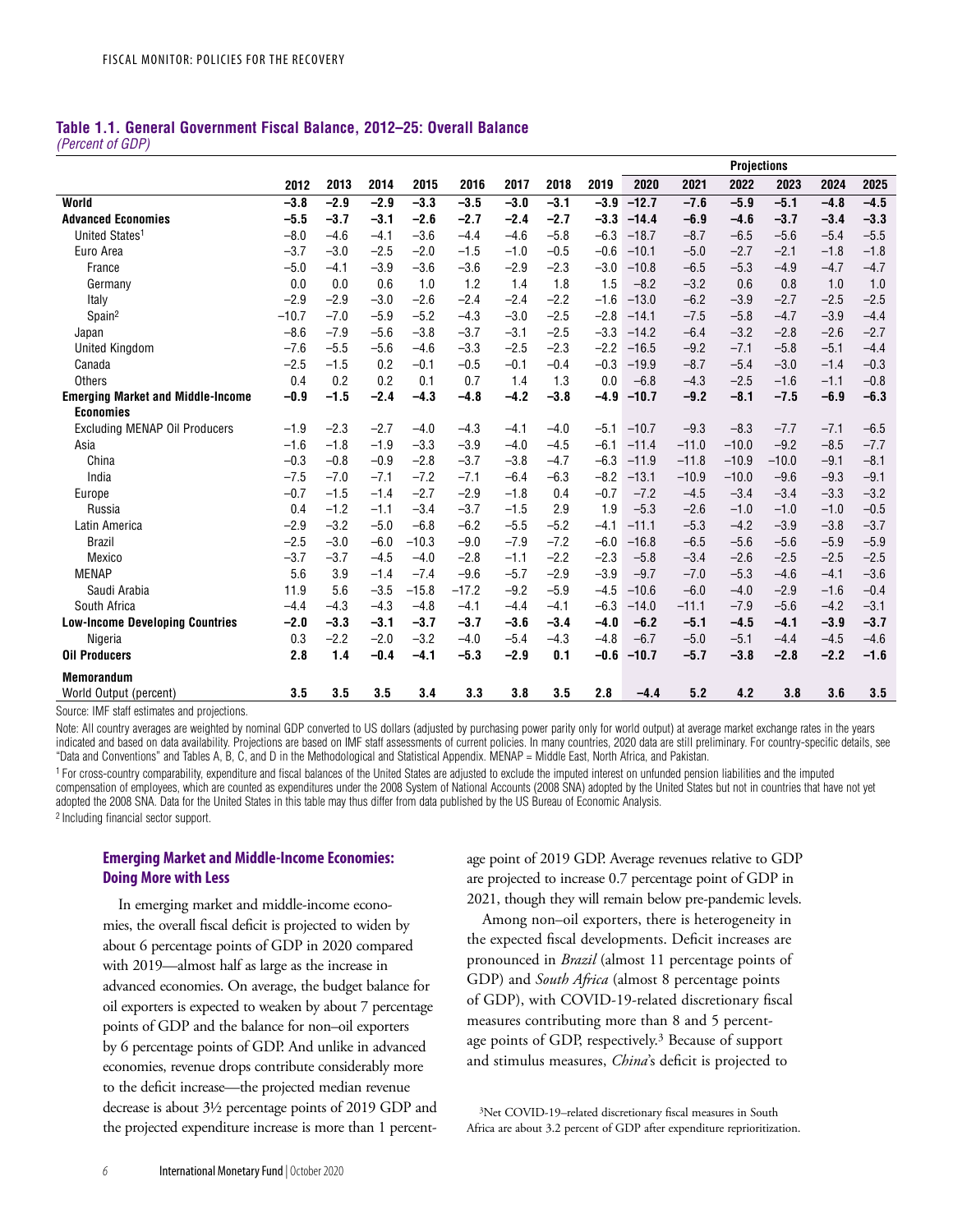

#### Figure 1.10. Composition and Evolution of Fiscal Support, April 2020 versus June 2020 *(Percent of GDP)*

Sources: *Fiscal Monitor* Database for Fiscal Measures in Response to the COVID-19 Pandemic (https://www.imf.org/en/Topics/imf-and-covid19/Fiscal-Policies-Database-in-Response-to-COVID-19); and IMF staff estimates.

Note: New fiscal package for Germany announced in June contained measures for 2020–21. The numbers indicate the size of the fiscal support in percent of GDP. COVID-19 = coronavirus disease 2019;  $VAT = value$ -added tax.

expand by 5.6 percentage points of GDP, somewhat less than in the aftermath of the global financial crisis (Figure 1.10, panel 2). Conversely, *Egypt*'s deficit relative to GDP is projected to remain broadly flat, as it has faced annual gross financing requirements exceeding 35 percent of GDP, which has likely constrained its fiscal response to the pandemic. And *Pakistan*'s deficit is estimated to have tightened for its fiscal year that ended in June 2020 as COVID-19 impacted only the fourth quarter and the capacity to scale up spending was limited.

For oil-exporting countries, the average fiscal deficit is projected to widen by 7 percentage points of GDP. Oil price declines feed into an expected median fall in real revenues of 5 percentage points of 2019 GDP, while the median of the real change in expenditures is close to zero. In *Saudi Arabia,* to partially offset a fall in oil-related revenues of almost 7 percentage points of GDP, the authorities pared back spending on wage allowances to civil servants, increased customs duties on imports, and tripled the VAT rate to 15 percent.

Fiscal space considerations, including financing constraints, have likely tempered fiscal responses to the pandemic in emerging market and middle-income economies relative to advanced economies. Despite record-low global interest rates and an increase in risk appetite, the demand for short-term local currency debt is weak among this group, though investment-grade emerging markets are able to issue long-term debt in foreign currency. Financing has come from a variety of sources, including borrowing internationally, drawing down buffers, purchasing of government debt by central banks, or increasing taxes. Following the US Federal Reserve's announcement of open-ended asset purchases in late March, Eurobond issuance by emerging markets soared to US\$140 billion in the first half of 2020 compared with US\$95 billion in 2019. Several emerging market central banks have introduced or boosted their purchase of government debt through quantitative easing (*Croatia, Indonesia, Philippines, Poland, Turkey*), although the amounts are far lower as a share of GDP than in advanced economies (see Chapter 2 of the October 2020 *Global Financial Stability Report*). Some have also tapped extrabudgetary funds or sovereign wealth funds (*Chile, India, Russia*),<sup>4</sup> raised fuel excise taxes (*India*), imposed a digital tax on foreign firms (*Indonesia*), or increased the VAT rate (*Saudi Arabia*).

Most emerging market and middle-income economies will emerge from the pandemic with higher debt vulnerabilities. Average general government debt in this group, as a share of GDP, is expected to increase

<sup>4</sup>*Russia's* National Welfare Fund resources offset a decline in government oil revenues as established in the fiscal rule.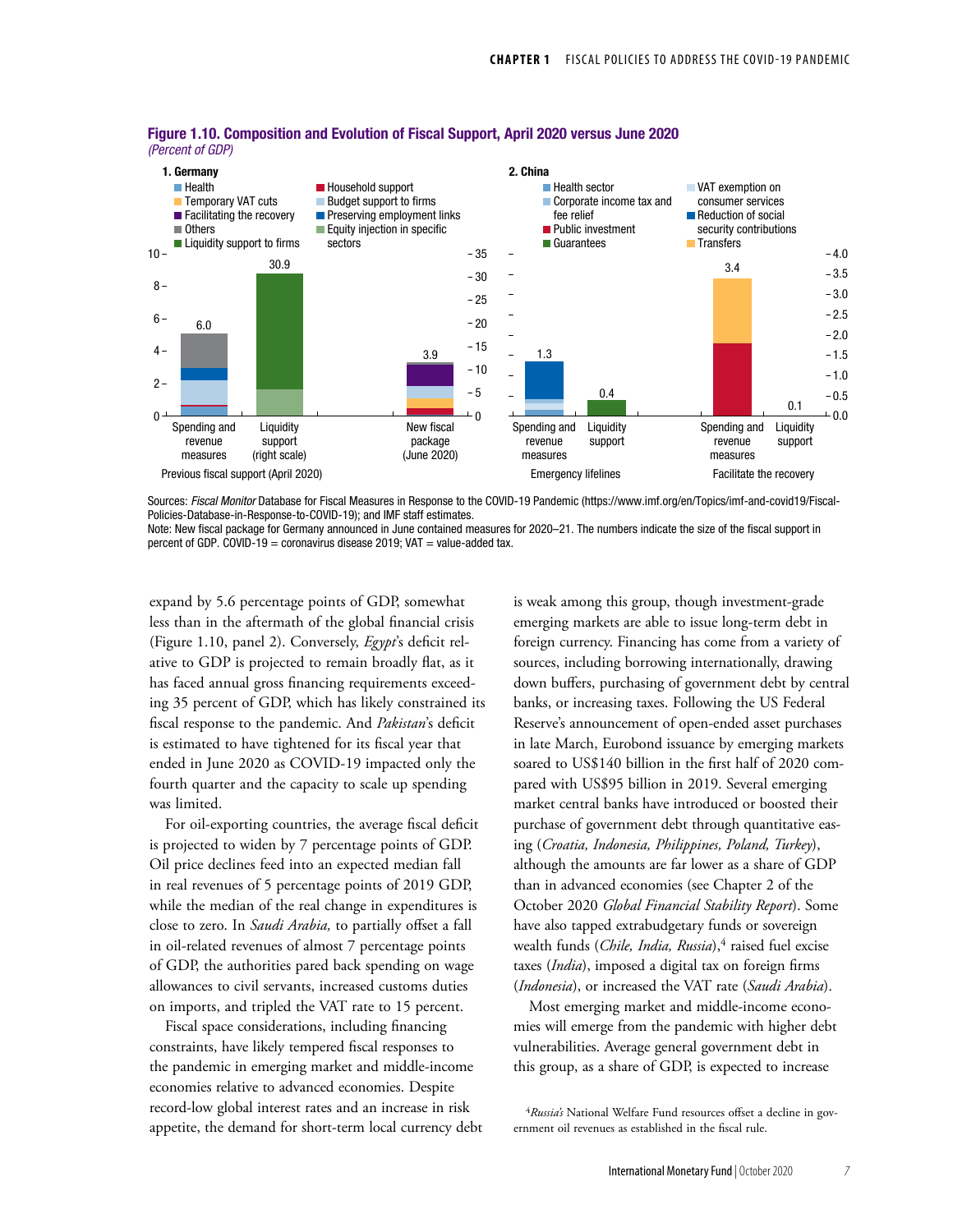to more than 62 percent in 2020 from 53 percent in 2019, driven by both fiscal measures and economic contraction. Among large non–oil exporters, *Brazil, India,* and *South Africa* have the largest projected increases in debt ratios, by 12, 17, and 17 percentage points, respectively (Table 1.2). Among oil exporters, debt ratios in *Ecuador* and *Oman* are expected to increase by 17 and 18 percentage points, respectively.5 Off-budget and quasi-fiscal measures could also add to fiscal vulnerabilities. State-owned enterprises have helped support the economy through greater lending to companies and households (*Brazil*) or by undertaking quasi-fiscal operations such as temporarily reducing electricity tariffs or waiving port fees (*China*).

## **Low-Income Developing Countries: Constrained by Financing**

The headline deficit in low-income developing countries is projected to widen by more than 2 percentage points of GDP in 2020 compared with 2019. However, the average masks heterogeneity. At one extreme, the primary deficit relative to GDP is projected to widen by 6 percentage points or more in some countries as a result of pandemic-related expenditures (*Republic of Congo*, *Ghana*, *Kyrgyz Republic*, *Moldova*, and *Mozambique*), including cash or food transfers to the poorest. Conversely, some budgets are projected to tighten, generally reflecting cuts in primary expenditures (*Democratic Republic of the Congo*, *Sudan*, *Timor-Leste*, *Zambia*). Fiscal expansions have been contained in other countries owing to cost-effective control measures against the pandemic (*Vietnam*) or the use of off-budget measures and capital spending reductions (*Bangladesh*).

Oil-exporter revenues have been hard hit, particularly from the sharp fall in crude oil prices in early 2020. Revenues of oil exporters in real terms are projected to decline, on average, by 15 percent (driven by *Republic of Congo*, *Nigeria*, and *Yemen*) compared with a real decline of 9 percent, on average, in non–oil exporters. Conversely, several countries' real revenues are projected to increase by more than 5 percent (*Burkina Faso, Chad*, *Haiti, Niger, Senegal*) (Figure 1.11). The increases are driven by grants that

contribute to covering humanitarian needs or the cost of their fiscal responses to the pandemic.

Many low-income and developing countries are cutting expenditures. Reflecting limited financing options, aggregate expenditures relative to GDP are projected to decrease relative to the January 2020 *World Economic Outlook Update* forecast, driven by downward revisions in some of the larger countries (*Côte d'Ivoire, Uganda, Vietnam*). In real terms, almost half of low-income developing countries are projected to cut total spending, and about 60 percent are expected to cut capital spending in 2020 from 2019 levels.

As the pandemic continues to unfold, some economies are boosting their fiscal responses when financing and debt conditions allow. Since the June 2020 *World Economic Outlook Update,* examples of further fiscal response include *Sudan* announcing a quasi-universal basic income program financed with official support. In July, *Nigeria* revised its 2020 budget to reallocate more resources to COVID-19–related spending. *Angola* also increased several taxes in July and is considering other non-oil revenue measures to fully offset pandemic-related tax relief measures. Moreover, supplementary budgets included more health spending (*Papua New Guinea*) or additional transfers to help states respond to the crisis (*Somalia*).

Countries entered this pandemic with growing debt levels and debt-service burdens, which has likely constrained their fiscal response to the pandemic. Debt service relative to tax revenues will exceed 20 percent in over half of low-income developing countries in 2020 and 2021 (Figure 1.12). Public debt is expected to remain elevated in 2021 because countries will still face daunting spending needs to meet their development goals. The debt and debt-service picture is complicated by the growing reliance on nonconcessional debt. Commercial credit has more than doubled as a percentage of external low-income developing country debt, rising from less than 8 percent to more than 19 percent from 2010 to 2018. Moreover, debt restructuring may be required to stabilize debt in some countries. The official sector has stepped up with bilateral debt relief (through implementing debt service suspensions by the G20 and Paris Club creditors under the Debt Service Suspension Initiative), debt relief from international financial institutions (for example, the IMF's Catastrophe Containment and Relief Trust), and financing to help the poorest countries cover COVID-related expenditures. Projected disbursements

<sup>5</sup>*Ecuador* restructured its international bonds totaling \$17.4 billion (19 percent of GDP) in August 2020. The operation significantly reduces debt service, generating a net present value reduction of about 44 percent at a 10 percent discount rate.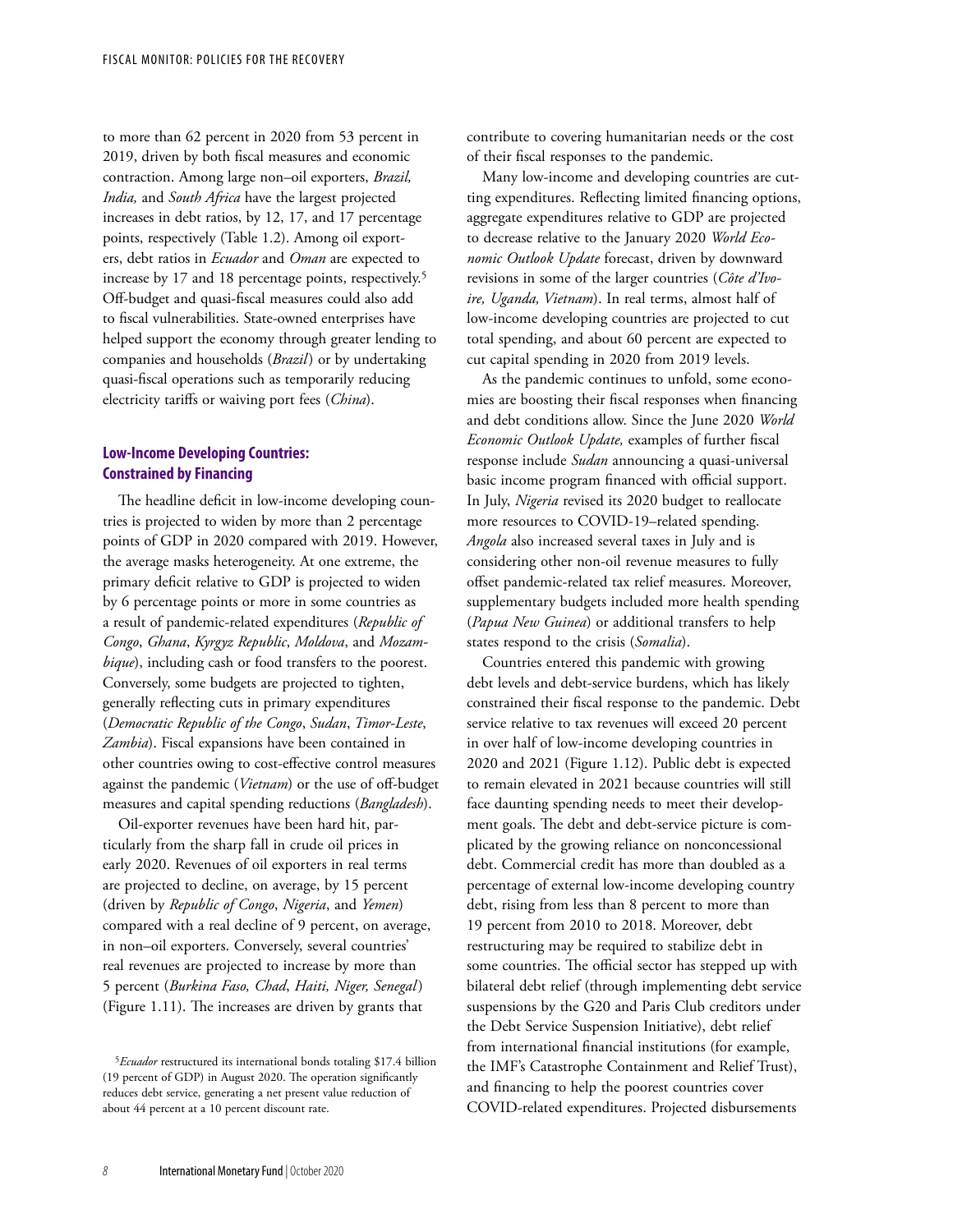## **Table 1.2. General Government Debt, 2012–25**

*(Percent of GDP)*

|                                                              |                |                              |                    |                    |                              |                       |                    |                              |                  |                       | <b>Projections</b> |           |                  |                  |
|--------------------------------------------------------------|----------------|------------------------------|--------------------|--------------------|------------------------------|-----------------------|--------------------|------------------------------|------------------|-----------------------|--------------------|-----------|------------------|------------------|
|                                                              | 2012           | 2013                         | 2014               | 2015               | 2016                         | 2017                  | 2018               | 2019                         | 2020             | 2021                  | 2022               | 2023      | 2024             | 2025             |
| <b>Gross Debt</b>                                            |                |                              |                    |                    |                              |                       |                    |                              |                  |                       |                    |           |                  |                  |
| World                                                        | 79.6           | 78.3                         | 78.6               | 79.7               | 82.7                         | 81.4                  | 81.7               | 83.0                         | 98.7             | 99.8                  | 100.3              | 100.5     | 100.4            | 100.1            |
| <b>Advanced Economies</b>                                    | 106.8          | 105.3                        | 104.8              | 104.2              | 106.8                        | 104.5                 | 104.0              | 105.3                        | 125.5            | 125.6                 | 125.6              | 125.8     | 125.7            | 125.5            |
| United States <sup>1</sup>                                   | 103.3          | 104.9                        | 104.5              | 104.6              | 106.6                        | 105.7                 | 106.9              | 108.7                        | 131.2            | 133.6                 | 134.5              | 135.2     | 136.0            | 136.9            |
| Euro Area                                                    | 90.7           | 92.6                         | 92.8               | 90.9               | 90.0                         | 87.6                  | 85.7               | 84.0                         | 101.1            | 100.0                 | 98.4               | 97.0      | 95.6             | 94.3             |
| France                                                       | 90.6           | 93.4                         | 94.9               | 95.6               | 98.0                         | 98.3                  | 98.1               | 98.1                         | 118.7            | 118.6                 | 120.0              | 121.3     | 122.3            | 123.3            |
| Germany                                                      | 81.1           | 78.7                         | 75.7               | 72.2               | 69.2                         | 65.0                  | 61.6               | 59.5                         | 73.3             | 72.2                  | 68.5               | 65.5      | 62.6             | 59.5             |
| Italy                                                        | 126.5          | 132.5                        | 135.4              | 135.3              | 134.8                        | 134.1                 | 134.8              | 134.8                        | 161.8            | 158.3                 | 156.6              | 154.9     | 153.8            | 152.6            |
| Spain                                                        | 86.3           | 95.8                         | 100.7              | 99.3               | 99.2                         | 98.6                  | 97.6               | 95.5                         | 123.0            | 121.3                 | 120.4              | 119.3     | 118.1            | 118.8            |
| Japan                                                        | 228.7          | 232.2                        | 235.8              | 231.3              | 236.4                        | 234.5                 | 236.6              | 238.0                        | 266.2            | 264.0                 | 263.0              | 262.8     | 263.0            | 264.0            |
| <b>United Kingdom</b>                                        | 83.2           | 84.2                         | 86.2               | 86.9               | 86.8                         | 86.2                  | 85.7               | 85.4                         | 108.0            | 111.5                 | 113.4              | 115.3     | 116.4            | 117.0            |
| Canada <sup>1</sup>                                          | 85.4           | 86.1                         | 85.6               | 91.2               | 91.7                         | 90.5                  | 89.7               | 88.6                         | 114.6            | 115.0                 | 114.7              | 112.8     | 110.0            | 106.2            |
| <b>Emerging Market and Middle-Income</b>                     | 37.0           | 38.2                         | 40.3               | 43.7               | 46.5                         | 48.1                  | 50.1               | 52.6                         | 62.2             | 65.0                  | 67.5               | 69.2      | 70.4             | 71.1             |
| <b>Economies</b>                                             |                |                              |                    |                    |                              |                       |                    |                              |                  |                       |                    |           |                  |                  |
| <b>Excluding MENAP Oil Producers</b>                         | 39.4           | 40.7                         | 43.1               | 45.7               | 48.1                         | 49.7                  | 51.8               | 54.1                         | 63.7             | 66.7                  | 69.2               | 71.0      | 72.1             | 72.7             |
| Asia                                                         | 39.6           | 41.3                         | 43.4               | 44.9               | 47.1                         | 49.0                  | 50.6               | 53.8                         | 63.7             | 67.8                  | 71.4               | 74.0      | 75.7             | 76.6             |
| China                                                        | 34.4           | 37.0                         | 40.0               | 41.5               | 44.3                         | 46.4                  | 48.8               | 52.6                         | 61.7             | 66.5                  | 71.2               | 74.6      | 76.8             | 78.1             |
| India                                                        | 67.7           | 67.4                         | 66.8               | 68.8               | 68.7                         | 69.4                  | 69.6               | 72.3                         | 89.3             | 89.9                  | 89.5               | 89.0      | 88.6             | 88.2             |
| Europe                                                       | 25.3           | 26.2                         | 28.2               | 30.5               | 31.4                         | 29.6                  | 29.3               | 29.0                         | 37.8             | 38.8                  | 39.2               | 39.5      | 40.1             | 40.7             |
| Russia                                                       | 11.2           | 12.3                         | 15.1               | 15.3               | 14.8                         | 14.3                  | 13.5               | 13.9                         | 18.9             | 19.0                  | 18.5               | 18.2      | 18.0             | 17.9             |
| Latin America                                                | 47.1           | 47.8                         | 50.1               | 53.9               | 57.4                         | 62.3                  | 69.7               | 70.8                         | 81.6             | 81.0                  | 80.9               | 80.6      | 80.3             | 80.0             |
| Brazil2                                                      | 62.2           | 60.2                         | 62.3               | 72.6               | 78.3                         | 83.7                  | 87.1               | 89.5                         | 101.4            | 102.8                 | 103.5              | 103.8     | 104.2            | 104.4            |
| Mexico                                                       | 42.7           | 45.9                         | 48.9               | 52.8               | 56.7                         | 54.0                  | 53.6               | 53.7                         | 65.5             | 65.6                  | 65.4               | 65.2      | 65.0             | 64.9             |
| <b>MENAP</b>                                                 | 23.3           | 23.6                         | 23.4               | 33.2               | 40.4                         | 40.1                  | 40.0               | 44.7                         | 53.4             | 53.8                  | 53.5               | 53.2      | 53.4             | 53.2             |
| Saudi Arabia                                                 | 3.0            | 2.1                          | 1.6                | 5.8                | 13.1                         | 17.2                  | 19.0               | 22.8                         | 33.4             | 34.3                  | 34.1               | 33.0      | 34.4             | 35.5             |
| South Africa                                                 | 41.0           | 44.1                         | 47.0               | 49.3               | 51.5                         | 53.0                  | 56.7               | 62.2                         | 78.8             | 82.8                  | 85.7               | 87.3      | 86.9             | 85.2             |
|                                                              |                |                              |                    |                    |                              |                       |                    |                              |                  |                       |                    |           |                  |                  |
| <b>Low-Income Developing Countries</b>                       | 29.4           | 30.9                         | 31.5               | 35.3               | 37.9                         | 42.4                  | 42.9               | 43.3                         | 48.8             | 49.7                  | 49.1               | 48.4      | 47.7             | 46.8             |
| Nigeria                                                      | 17.6           | 18.3                         | 17.5               | 20.3               | 23.4                         | 25.3                  | 27.7               | 29.1                         | 35.0             | 35.5                  | 36.2               | 36.5      | 37.0             | 37.4             |
| <b>Oil Producers</b>                                         | 30.9           | 30.9                         | 31.4               | 37.6               | 41.4                         | 42.3                  | 44.2               | 45.6                         | 57.6             | 58.0                  | 58.0               | 57.6      | 57.2             | 56.5             |
| <b>Net Debt</b>                                              |                |                              |                    |                    |                              |                       |                    |                              |                  |                       |                    |           |                  |                  |
| World                                                        | 65.9           | 65.1                         | 65.4               | 66.8               | 69.5                         | 68.2                  | 68.7               | 69.5                         | 87.4             | 88.1                  | 88.9               | 89.0      | 89.0             | 89.3             |
| <b>Advanced Economies</b>                                    | 76.9           | 76.0                         | 75.9               | 75.9               | 77.6                         | 76.0                  | 76.1               | 76.7                         | 96.1             | 96.4                  | 97.3               | 97.5      | 97.7             | 98.3             |
| <b>United States1</b>                                        | 80.8           | 81.5                         | 81.2               | 80.8               | 81.8                         | 81.9                  | 83.2               | 84.0                         | 106.8            | 107.3                 | 109.5              | 110.2     | 111.4            | 113.8            |
| Euro Area                                                    | 73.2           | 75.7                         | 75.9               | 74.7               | 74.3                         | 72.1                  | 70.4               | 69.2                         | 85.1             | 84.7                  | 83.7               | 82.8      | 81.8             | 80.9             |
| France                                                       | 80.0           | 83.0                         | 85.5               | 86.3               | 89.2                         | 89.4                  | 89.3               | 89.4                         | 110.0            | 109.8                 | 111.2              | 112.5     | 113.5            | 114.6            |
| Germany                                                      | 59.6           | 58.6                         | 55.0               | 52.2               | 49.3                         | 45.5                  | 42.7               | 41.1                         | 54.1             | 54.2                  | 51.2               | 48.8      | 46.3             | 43.8             |
| Italy                                                        | 114.6          | 120.0                        | 122.3              | 123.1              | 122.4                        | 122.0                 | 122.9              | 123.0                        | 148.8            | 146.1                 | 144.7              | 143.4     | 142.6            | 141.5            |
| Spain                                                        | 71.8           | 80.8                         | 85.2               | 84.9               | 86.1                         | 84.5                  | 82.7               | 81.3                         | 106.9            | 106.4                 | 106.3              | 105.9     | 105.3            | 106.4            |
| Japan                                                        | 145.3          | 144.7                        | 146.6              | 146.4              | 152.0                        | 149.8                 | 153.5              | 154.9                        | 177.1            | 178.9                 | 178.6              | 178.5     | 178.7            | 179.7            |
| <b>United Kingdom</b>                                        | 74.8           | 75.9                         | 78.0               | 78.4               | 77.8                         | 76.7                  | 75.9               | 75.4                         | 98.1             | 101.6                 | 103.5              | 105.3     | 106.5            | 107.1            |
| Canada <sup>1</sup>                                          | 28.9           | 29.7                         | 28.5               | 28.4               | 28.7                         | 27.9                  | 26.5               | 25.9                         | 46.4             | 48.4                  | 48.4               | 47.4      | 45.2             | 42.9             |
| <b>Emerging Market and Middle-Income</b><br><b>Economies</b> | 22.7           | 22.9                         | 24.3               | 28.7               | 34.5                         | 35.7                  | 36.8               | 38.8                         | 48.9             | 51.5                  | 52.8               | 53.6      | 54.1             | 54.3             |
| Emerging G-20<br>Asia                                        | 21.9           | 21.7                         | 23.1               | 26.1               | 32.0                         | 35.1                  | 36.3               | 38.1                         | 48.2             | $\sim$ $\sim$         | $\cdots$           | .         | .                | .                |
| Europe                                                       | $\sim$<br>32.0 | $\sim$ $\sim$ $\sim$<br>31.6 | $\sim 100$<br>29.7 | $\sim 100$<br>28.7 | $\sim$ $\sim$ $\sim$<br>31.0 | $\sim$ $\sim$<br>30.0 | $\sim 100$<br>30.5 | $\sim$ $\sim$ $\sim$<br>29.7 | $\cdots$<br>39.9 | $\sim$ $\sim$<br>42.8 | $\cdots$<br>44.0   | .<br>44.9 | $\cdots$<br>46.1 | $\cdots$<br>47.3 |
| Latin America                                                | 29.6           | 29.7                         | 32.3               | 35.7               | 41.1                         | 43.3                  | 44.0               | 45.3                         | 56.7             | 59.3                  | 60.8               | 61.8      | 62.7             | 63.2             |
| <b>MENAP</b>                                                 | $-2.5$         | $-3.4$                       | $-0.1$             | 15.5               | 28.9                         | 28.8                  | 31.5               | 37.8                         | 48.3             | 49.9                  | 50.5               | 51.5      | 51.3             | 50.4             |

Source: IMF staff estimates and projections.

Note: All country averages are weighted by nominal GDP converted to US dollars (adjusted by purchasing power parity only for world output) at average market exchange rates in the years indicated and based on data availability. Projections are based on IMF staff assessments of current policies. In many countries, 2020 data are still preliminary. For country-specific details, see "Data and Conventions" and Tables A, B, C, and D in the Methodological and Statistical Appendix. MENAP = Middle East, North Africa, and Pakistan.

1 For cross-economy comparability, gross and net debt levels reported by national statistical agencies for countries that have adopted the 2008 System of National Accounts

(Australia, Canada, Hong Kong SAR, United States) are adjusted to exclude unfunded pension liabilities of government employees' defined-benefit pension plans.

<sup>2</sup> Gross debt refers to the nonfinancial public sector, excluding Eletrobras and Petrobras, and includes sovereign debt held on the balance sheet of the central bank.

*9*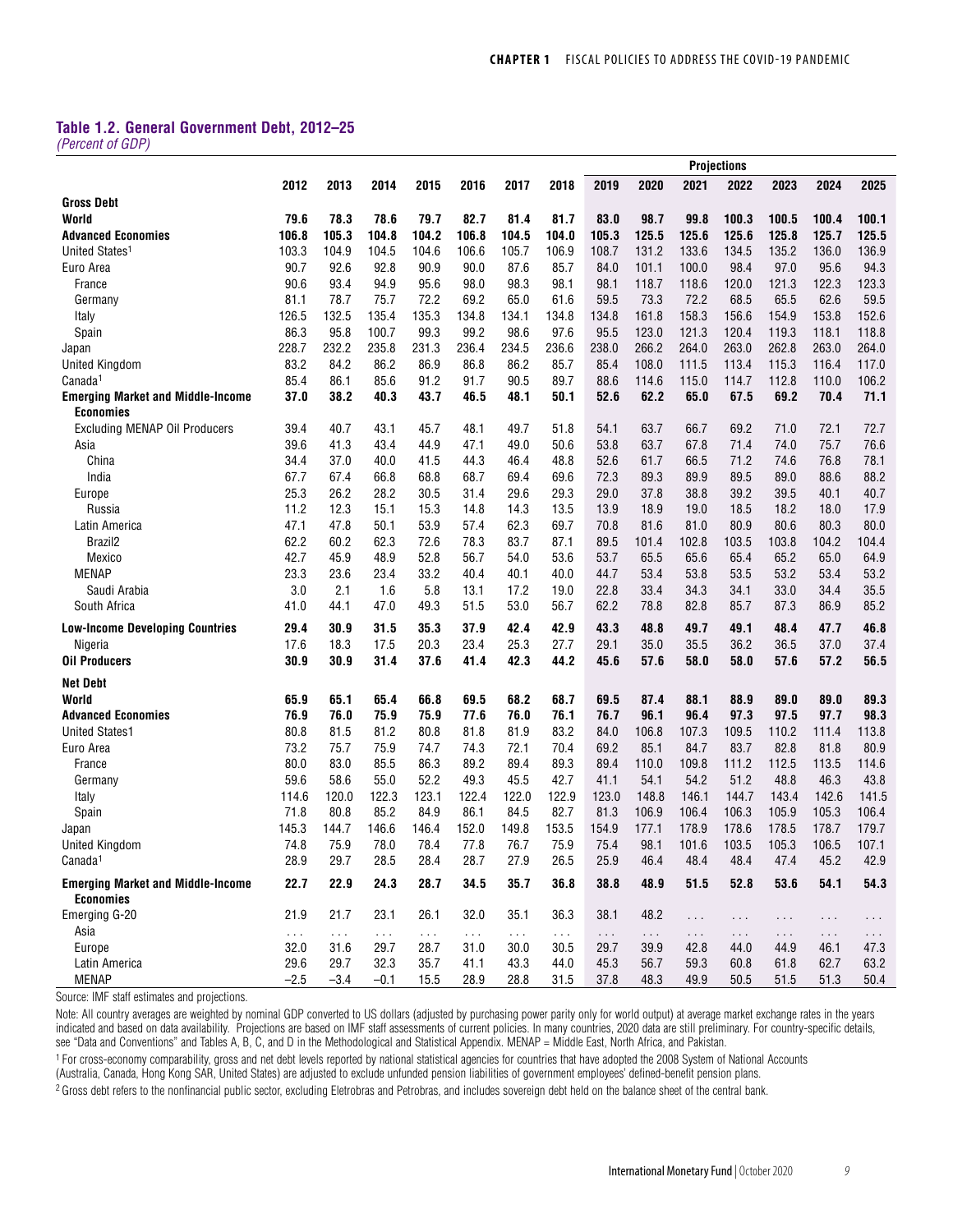

#### Figure 1.11. Revenue and Expenditure, 2019–20 (Projected real change, GDP deflator)



from the multilateral development banks to countries eligible for the IDA 19 (plus *Angola*) from April to December 2020 amount to US\$45 billion—more than six times the total debt service (US\$7 billion).6 Even so, more than half of low-income developing countries are now in debt distress or at high risk of debt distress.

# **Fiscal Response to the Pandemic: A Preliminary Assessment**

The April 2020 *Fiscal Monitor* called for large, timely, temporary, and targeted fiscal support for the people and viable firms most affected by the COVID-19 crisis, including those in hard-to-reach informal sectors. Many governments have indeed deployed large and timely measures. But timeliness has often come at the expense of targeting, and durations were often extended because of continued lockdowns. The size, composition, and evolution of fiscal support have varied widely because of country circumstances (see Box 1.3 for a closer look at the various types of fiscal measures introduced to date and their beneficiaries). On average, countries that put in place strong containment measures such as mobility restrictions before total cases of COVID-19 reached 100 ultimately deployed smaller fiscal packages (Figure 1.13, panel 1). Fiscal support was larger for countries with higher income per capita (Figure 1.13, panel 2). Whereas countries with initially high sovereign bond spreads deployed smaller on-budget support (Figure 1.13, panel 3),

Figure 1.12. Debt Service, 2019–21 (Percent)



those with initially high public debt deployed larger off-budget support (Figure 1.13, panel 4). Fiscal policy actions have been massive in advanced economies but constrained by financing for many emerging markets and, especially, low-income developing countries. Reaching the affected groups has also been challenging in countries with large informal sectors.

Overall, the fiscal measures deployed so far have helped mitigate the health and economic fallout from the COVID-19 crisis, more so in advanced economies where average fiscal support has been larger. Although there is high uncertainty, based on the projected decline in per capita incomes, 100 million to 110 million people globally would be expected to enter extreme poverty relative to the pre-COVID projection, reversing the decades-long declining trend. Additional social assistance—supporting directly the poor and helping limit the recession—is expected to have a modest impact, containing the increase to 80 million to 90 million (Figure 1.14).7 The impact would be concentrated

7The projections for per capita incomes are based on the June 2020 *World Economic Outlook Update*. The recent revision to the global outlook (as in the October 2020 *World Economic Outlook*) suggests that the global poverty estimates at the time of this writing (September 2020) are likely to be at the lower end of the range, although individual countries where 2020 growth has been marked down from June could see an increase in poverty projections. Global estimates are subject to high uncertainty and could be affected by data revisions in a few countries with large populations. The estimates are comparable to those by the World Bank (https://blogs.worldbank. org/opendata/updated-estimates-impact-covid-19-global-poverty) in June 2020 that projected a rise in the extreme poverty headcount of 70 million to 100 million relative to the pre-COVID-19 estimates, adjusting for 2019 growth revisions. The World Bank estimated that the headcount would be higher if income inequality also rises.

<sup>6</sup>IDA 19 refers to the World Bank Group's International Development Association 19 replenishment.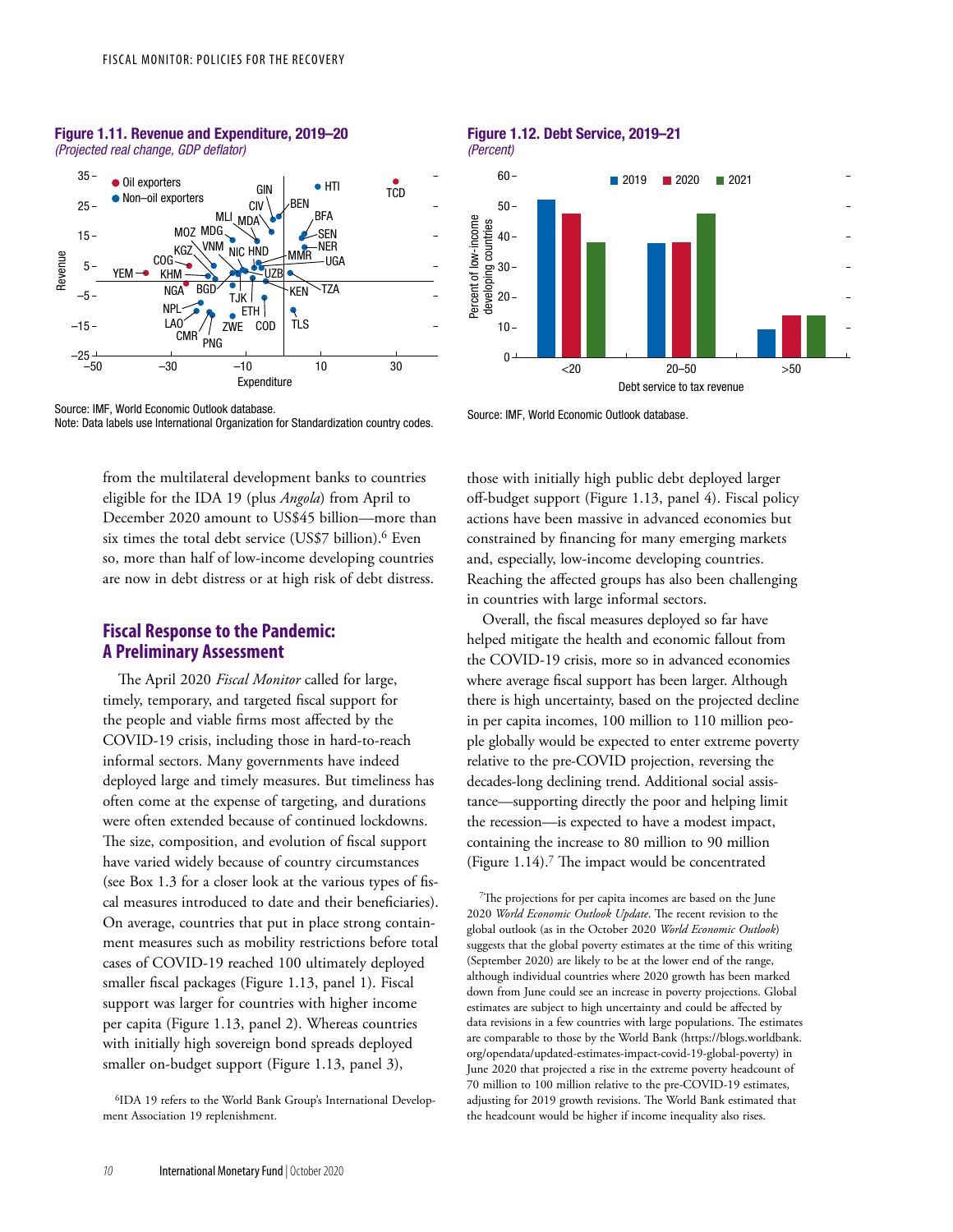

Sources: OxCGRT Database; IMF, World Economic Outlook database; *Fiscal Monitor* Database of Country Fiscal Measures in Response to the Covid-19 Pandemic (https://www.imf.org/en/Topics/imf-and-covid19/Fiscal-Policies-Database-in-Response-to-COVID-19); and IMF staff estimates. Note: Sovereign spreads are computed over 10-year US Treasury bond yields for non-European economies and 10-year German bund yields for European economies. Gray trend lines in panels 1 and 2 refer to both AEs and EMDEs; blue and red trend lines in panels 3 and 4 refer to AEs and EMDEs, respectively. AEs = advanced economies; COVID-19 = coronavirus disease 2019; EMDEs = emerging market and developing economies;  $PPP = purchasing power parity; opt = percentage point.$ 

#### Figure 1.14. Global Extreme Poverty Rate (Percent of total population)

 $10 -$ Additional social assistance has helped mitigate the potential increase in global poverty.



Sources: IMF, World Economic Outlook database; Gentilini and others 2020; World Bank PovcalNet database; and IMF staff estimates (see Online Annex 1.1). Note: COVID-19 = coronavirus disease 2019.

largely in emerging market and developing economies in sub-Saharan Africa and South Asia (Online Annex 1.1). Moreover, income inequality within countries is expected to increase as the pandemic affects low-income individuals disproportionately (Palomino, Rodriguez, and Sebastian 2020). The impact of the pandemic and ensuing lockdowns on people's lives, livelihoods, jobs, and businesses has been devastating. But outcomes would have been much worse without the public health and fiscal measures put in place, as outlined below.

*Public health measures* that contain the spread of the virus are effective tools to support the recovery because they save lives, restore confidence, and boost activity (Chetty and others 2020). Countries that responded to the pandemic with "smart" containment measures, including early, localized, and stringent mobility restrictions, together with large-scale testing, tracing, and public information campaigns, have lost fewer lives from the pandemic and are projected to better contain the adverse impact on economic activity and budget balances (Fotiou and Lagerborg,

# Figure 1.13. Discretionary Fiscal Response to the COVID-19 Crisis and Country Preconditions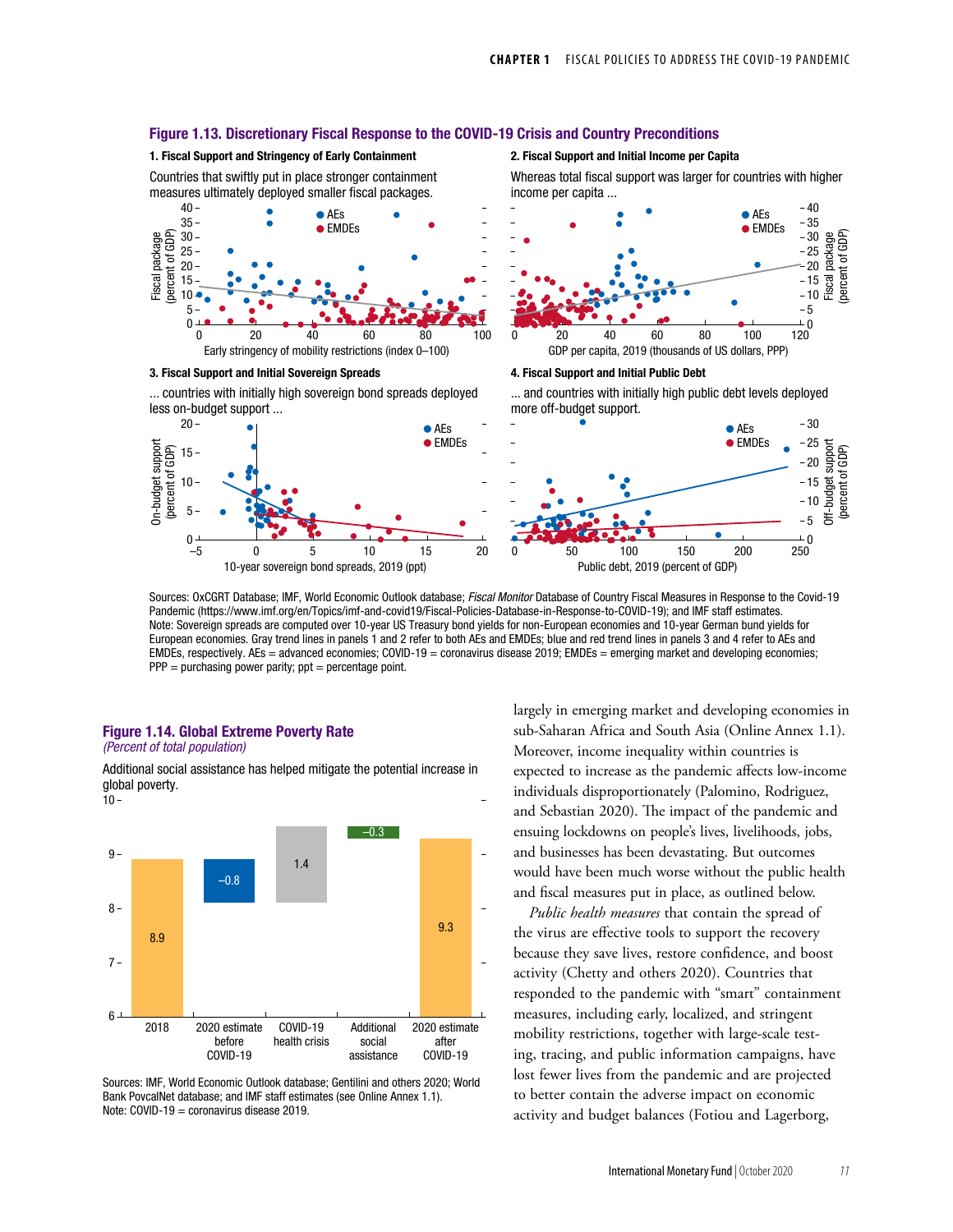2020; see also Online Annex 1.2). Although the cost of virus prevention and treatment depends on the capacity of health systems and the effectiveness of containment measures, estimates suggest that increasing intensive-care capacity by one-fifth (excluding capital costs) and testing capacity to twice per individual in a year would cost between 0.3 and 0.5 percent of GDP in selected advanced economies (*G7, Korea, Spain*) (de Bidegain and others 2020). The current as well as the capital costs associated with strengthening pandemic preparedness are likely higher in emerging market and developing economies with weaker health systems (see Chapter 2 and Online Annex 2.7).

*Nonhealth fiscal measures* have served varying objectives and faced different trade-offs, as outlined below.

*Cash transfers* have been particularly effective in protecting the poor and have had a larger impact on total consumption when targeted to those most in need or most likely to spend, such as the unemployed. In the *United Kingdom*, for instance, the increase in the means-tested universal credit allowance is estimated to fully offset the adverse impact of the pandemic on poverty (Bronka, Collado, and Richiardi 2020). In the *United States*, however, higher-income households that received "stimulus checks" under the Coronavirus Aid, Relief, and Economic Security Act have spent less than lower-income households that received those checks, and on goods less affected by the lockdown, such as durables, limiting the aggregate impact (Baker and others 2020; Chetty and others 2020). *Unemployment benefits* were found to be more effective than "stimulus checks" in reaching those households with a higher propensity to consume additional resources (Bayer and others 2020; Faria-e-Castro 2020; Chetty and others 2020).

*Cash and in-kind transfers* have provided better coverage of vulnerable households than unemployment benefits in emerging market and developing economies with larger informal sectors. In many parts of the world, coverage of social assistance was expanded quickly to address the pandemic (Figure 1.15). Some countries (*India, Togo, Turkey*) expanded existing cash benefits rapidly, transparently, and safely, using citizen identification systems linked to socioeconomic databases and digital payment platforms (Prady 2020; Una, Allen, and others 2020; Una, van Eden, and others 2020). Some low-income developing countries with administrative and financial constraints effectively provided in-kind (food) assistance to informal workers

#### Figure 1.15. Increase in the Coverage of Social Assistance (Percent of population)

Coverage of social assistance was expanded quickly in many parts of the world.



Source: Gentilini and others 2020.

Note: EAP = East Asia and Pacific; ECA = Europe and Central Asia; LAC = Latin America and the Caribbean; MENA = Middle East and North Africa;  $NA = North$ America; SA = South Asia; SSA = sub-Saharan Africa.

and people in need through community organizations (*Nepal, Rwanda*). In Latin America, existing social safety nets were expanded to better cover the structurally poor with low incomes and assets; however, those who might fall into poverty temporarily—such as informal lower-middle-income workers who lost jobs were often not reached by cash transfers or unemployment benefits, highlighting the need for expanding coverage of social insurance (Busso and others 2020).

*Wage subsidies* for furloughed workers or businesses with revenue losses have been particularly effective in preserving employment linkages, but if maintained for too long after reopenings they could delay the required reallocation in labor markets. The take-up of job retention schemes averaged one-quarter of employees in Organisation for Economic Co-operation and Development (OECD) economies, exceeding half of employees in two cases (*France, New Zealand*) (Figure 1.16). In *Denmark*, firms reported fewer job separations because of the strong take-up of wage subsidies (Bennedsen and others 2020). Headline unemployment rates increased less in economies that channeled more labor market support through wage subsidies (*Australia, United Kingdom*) rather than unemployment benefits (*Canada, United States*) (Tetlow, Pope, and Dalton 2020). In addition, replacement rates in job retention schemes tended to be higher than in unemployment benefit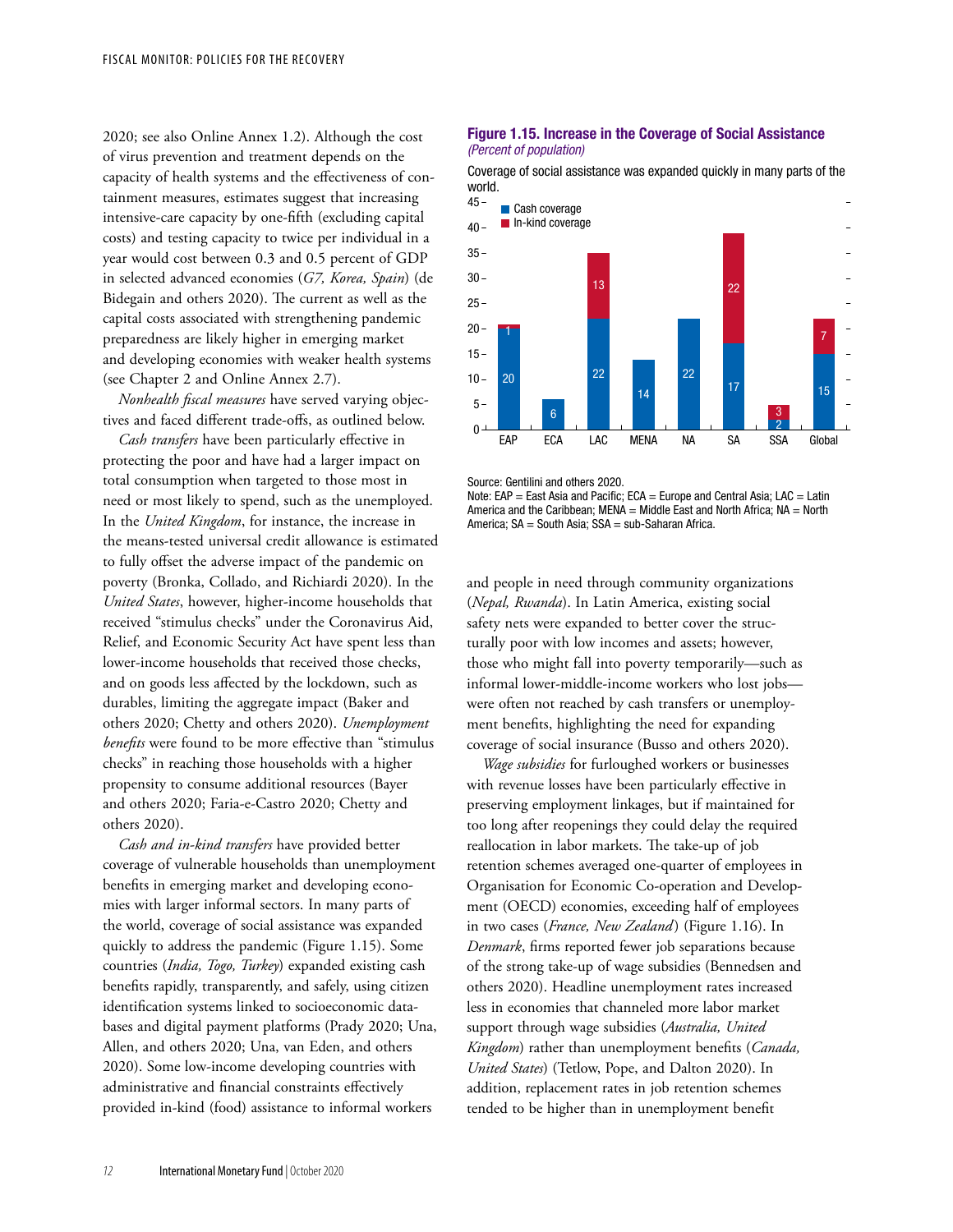#### Figure 1.16. Take-Up of Job Retention Schemes (Percent of employees)

Participation in job retention schemes reached one-quarter of employees in OECD countries, and more than half in a few countries.



Source: OECD 2020e.

Note: Data refer to the end of May 2020, except for Luxembourg and Switzerland (end of April 2020). Take-up rates are calculated as a percentage of dependent employees in the fourth quarter of 2019.  $OECD =$  Organisation for Economic Co-operation and Development.

> schemes (OECD 2020d). However, it may be that wage subsidies in Europe have postponed, rather than averted, a larger mass job loss, because the subsidies will be phased out eventually—after more than a year in some cases (*France, Germany*). About one-fifth of persons enrolled in short-time work schemes in the five largest European economies are in hard-hit sectors and face elevated risk of unemployment when support is phased out (Utermöhl, Ozyurt, and Subran 2020). About one-third of pandemic-induced firm-level layoffs in the *United States* are estimated to be permanent, requiring job reallocations. Overextended job retention schemes and overly generous unemployment benefits could delay such reallocations (Barrero, Bloom, and Davis 2020).8

> *Loans and* guarantees, including through public corporations, have aimed to provide liquidity to cash-strapped businesses, but so far many countries report low take-up (for example, *Germany, Italy, United Kingdom*) (Figure 1.17). On the supply side, this could reflect administrative capacity constraints or program conditionality; on the demand side it could reflect

# Figure 1.17. Take-Up of Guaranteed Loans

*(In billions of euros and percent of total)*



Take-up of guaranteed loans has been low, with no calls on guarantees reported yet.

Source: Anderson, Papadia, and Véron 2020.

Note: Data are as of the end of June 2020. For Germany, the take-up refers to the new KfW guarantees only.

liquidity buffers in less-affected sectors and firms and the availability of other forms of government support, such as grants and wage subsidies (Anderson, Papadia, and Véron 2020). Private debt overhang and elevated uncertainty are also likely drivers. In the *United States*, forgivable loans under the Paycheck Protection Program, contingent on businesses maintaining employment at precrisis levels, also had a low take-up initially (Cororaton and Rosen 2020), partly reflecting administrative complexities. The program has had a modest effect on employment in small businesses, likely because it was the less-affected businesses primarily receiving these loans (Chetty and others 2020). For small and medium enterprises (SMEs), low utilization can also be attributed to design issues, such as large loan size and low coverage of guarantees. In the *United Kingdom*, the number of SME loans was 20 times higher under the Bounce Back Loan Scheme, which had a lower maximum loan size and a higher government guarantee than the previously announced Coronavirus Business Interruption Loan Scheme (Dreyer and Naygaard 2020). In the *euro area*, banks reported that government guarantees played a significant role in keeping credit standards favorable for SMEs (European Central Bank 2020). The mere existence and large size

<sup>8</sup>Ganong, Noel, and Vavra (2020) find that two-thirds of beneficiaries under the US Federal Pandemic Unemployment Compensation Program received unemployment benefits greater than lost earnings.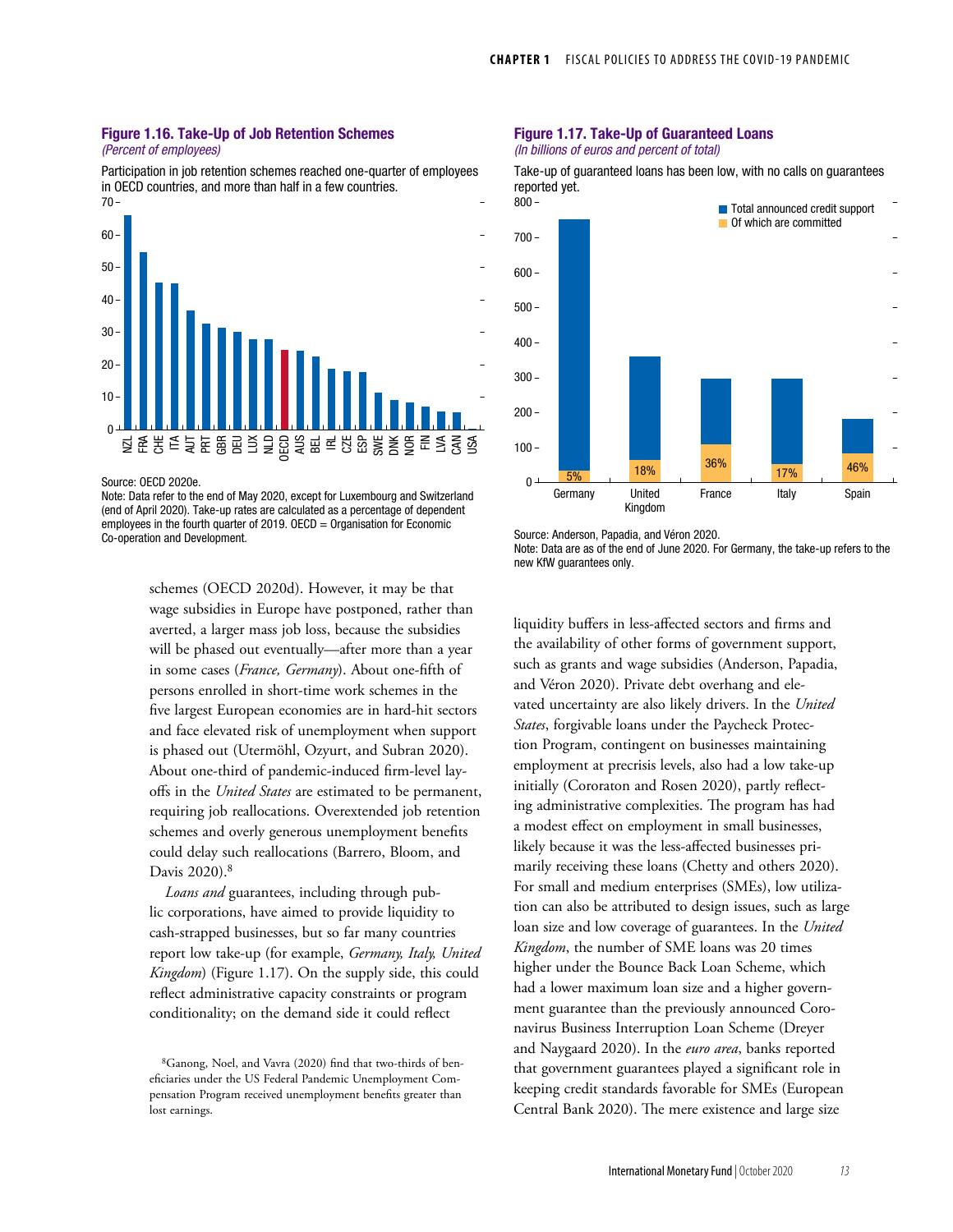of loan and guarantee programs likely support market confidence and economic activity as well, and may in turn help explain low take-up thus far.

*Equity injections* have often been necessary to prevent bankruptcies of hard-hit strategic firms, such as national airlines, albeit with the risk of delaying sectoral reallocation that is crucial for the recovery. In some cases (*New Zealand, Singapore*), governments provided convertible loans to national airlines with options to convert bonds into common equity, which ensures that the risks and rewards are better shared by the state and shareholders (OECD 2020c). In *France*, airline support was combined with conditionality on cutting emissions, which helps with "greening" the recovery (Box 1.2). Although the green (emissions-reducing) component of fiscal responses has been limited, climate-relevant measures may become more prominent as countries shift their attention from the emergency to the recovery.

*Tax measures* in response to the pandemic have consisted largely of deadline extensions and payment deferrals (OECD 2020f; Djankov and Nasr 2020) that have supported household and firm liquidity, albeit to a lesser extent than debt moratoriums and wage subsidies, given that tax burdens are already limited by lower sales and profits (OECD 2020b). Moreover, these deferred taxes may not be recovered in full if they are merely delaying severe cash flow problems, creating fiscal risks for governments. Tariff waivers on medical supplies (*Colombia, Vietnam*)—although tariff rates are already low in many countries—and quick release procedures at customs (*Philippines*) have expedited imports of essential goods. Accelerated VAT refunds (*France, Indonesia*), new and expanded loss carryback rules (*China, New Zealand, Japan*), and accelerated depreciation deductions (*Australia*) have eased business cash flow needs. Reduced social security contributions (*Argentina, China, France, Korea*) have protected the most vulnerable and affected households and firms. Nevertheless, tax-based support may be less effective in some emerging market and developing economies because of its limited reach to informal sectors.

*Payment forbearance policies,* on the other hand, such as moratoriums facilitated by government support or public enterprises on payments of mortgages (*United States*), utilities (*Argentina, Colombia, Japan*), rents (*China*), or loans (*Argentina*, *Turkey*) have provided short-term relief to households and businesses, including in informal sectors.

# **Magnified Fiscal Risks**

Sizable fiscal risks stem from a protracted economic downturn, volatile global financial conditions amid high and rising public and private debt, abrupt commodity price movements, and the announced contingent liabilities. In addition, quantitative easing and quasi-fiscal activities by central banks could lead to a deterioration in central bank balance sheets if supported firms default on central bank holdings of their bonds or commercial paper not covered by a government guarantee. The following are some of the magnified fiscal risks in the face of the current crisis:

- *A protracted economic downturn*: Absent herd immunity or the development and widespread availability of effective therapies or a vaccine, outbreaks and the associated fear remain possible, constraining the recovery (see the October 2020 *World Economic Outlook*). Private demand may not materialize as projected into 2021, leading to a prolonged recession. This could mean more bankruptcies, further deterioration in bank balance sheets and fiscal support for banks, and greater need for fiscal resources to support and retrain unemployed workers. Under these circumstances, firms that received support in early 2020 may no longer be viable and budget resources should shift elsewhere.
- *Tightening of financial conditions*: The rapid growth in sovereign and private debt stocks, particularly among nonfinancial corporations, and the need to service those debts, has left government budgets and private entities more exposed to changes in financing conditions. If financial markets tighten abruptly, perhaps because investors lose confidence after seeking safe haven assets, many countries and companies could see their borrowing costs spike (see the October 2020 *Global Financial Stability Report*). Similarly, local currency depreciation would add to debt costs for countries and companies with debt denominated in foreign currencies. In low-income developing countries, low revenue mobilization as a result of large informal sectors and weak administrative systems will compound debt servicing problems. These developments could lead to further concerns about sovereign and corporate credit risk and debt sustainability, reinforcing the effects of a financial tightening.
- *Commodity market volatility*: Commodity price fluctuations impact commodity exporters and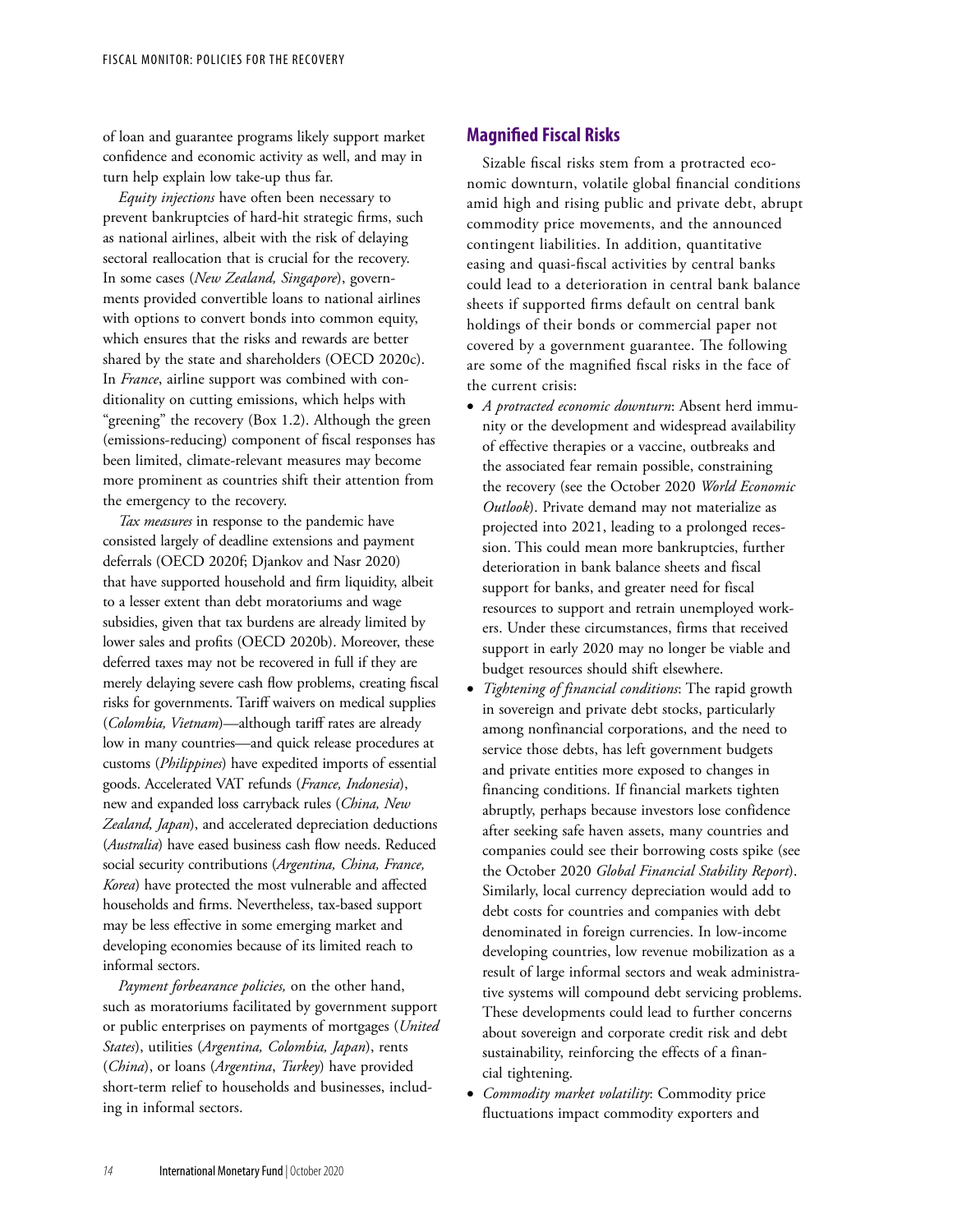importers differently. A sharp fall in oil prices would further undermine the already-stretched budgets of oil exporters but could also provide importers with some relief.

• *Contingent liabilities*. Although new guarantees remain largely untapped by firms to date, the use of guarantees may accelerate and the stock of guarantees could eventually be called in an adverse scenario, adding substantially to debt vulnerabilities. Quantification of the risk from guarantees and other contingent liabilities (for example, public-private partnerships) is challenging while the pandemic is ongoing. It would depend on country-specific factors, including the overall size of the guarantee program, the projected value of guarantees issued, the expected duration of the downturn (which would affect the likelihood of borrower default), and the estimated recovery rate in the event of default.

To a lesser extent, there are also *upside risks*, including the rapid development and wide distribution of a safe, affordable, and effective vaccine; changes in economic structures that boost productivity through new techniques or technologies; or a normalization that proceeds faster than expected in areas that have reopened without sparking new outbreaks of infections. Realization of these outcomes would imply a faster economic recovery than expected, thereby reducing the necessary fiscal support.

## **Fiscal Roadmap for the Recovery**

Public policies to bring the pandemic under control are of paramount importance: developing vaccines and treatments and ensuring their universal access at low cost as soon as possible is the best way to safeguard the economy and public finances, both globally and for individual countries. Multilateral coordination is vital in this regard and in providing financial support for developing economies that have been hard hit by the global recession and are struggling with limited resources.

Another important anchor for fiscal policy will be to revive growth and job creation. This will be critical to reverse the rise in poverty and inequality, and will also help improve public finances. To achieve these objectives fiscal strategies will need to be flexible and adapt to the three phases of the pandemic: (1) the outbreak with lockdowns; (2) partial reopening; and

(3) a high degree of control of the virus through medical advances. This section outlines the broad fiscal policy strategies, challenges, and trade-offs in each phase, focusing on the second and third phases (see the April 2020 *Fiscal Monitor* and the June 2020 *World Economic Outlook Update* on policies for phase 1). Dividing the crisis into phases is intended to illustrate the main policy challenges, but different countries will enter each phase at different times, individual country circumstances may differ in the same phase, and setbacks are likely to occur (for example, localized outbreaks or a new wave of infections leading to widespread lockdowns).

Table 1.3 summarizes the general applicability of fiscal measures during each phase. Policymakers will need to tailor those measures to country-specific conditions. Throughout, it is crucial to ensure full transparency (including a good communication strategy), good governance, and costing of all fiscal measures, especially given their size, exceptional nature, and speed of deployment.

### **Phase 1: The Outbreak with Lockdowns**

In this phase, fiscal policy is largely devoted to fully accommodating additional health and emergency services to fight the pandemic, and providing lifelines to protect the most affected people and firms. As discussed earlier, measures include wage subsidies to preserve jobs and unemployment benefits for those who lost their jobs, as well as deferred tax collection, subsidized loans, and loan guarantees to allow firms to "hibernate." Given the urgency, governments should use all available tools—for example, expanding social protection schemes to protect the most vulnerable groups (including informal workers)<sup>9</sup> and financing for SMEs (for instance, through public banks). Fiscal measures should be complemented with actions by central banks and regulators (for example, delaying bankruptcies or evictions from homes). Effective health measures together with prompt and continued government support can limit the scarring from the crisis and facilitate the recovery in the next phases.

<sup>9</sup>When capacity constraints make it difficult to expand existing social assistance programs, countries often resort to alternative approaches, including cash transfers targeted at specific regions or population groups (for example, the elderly or informal sector workers), or subsidies for key goods and services such as food, health, transportation, and utilities. See also Online Annex 1.3.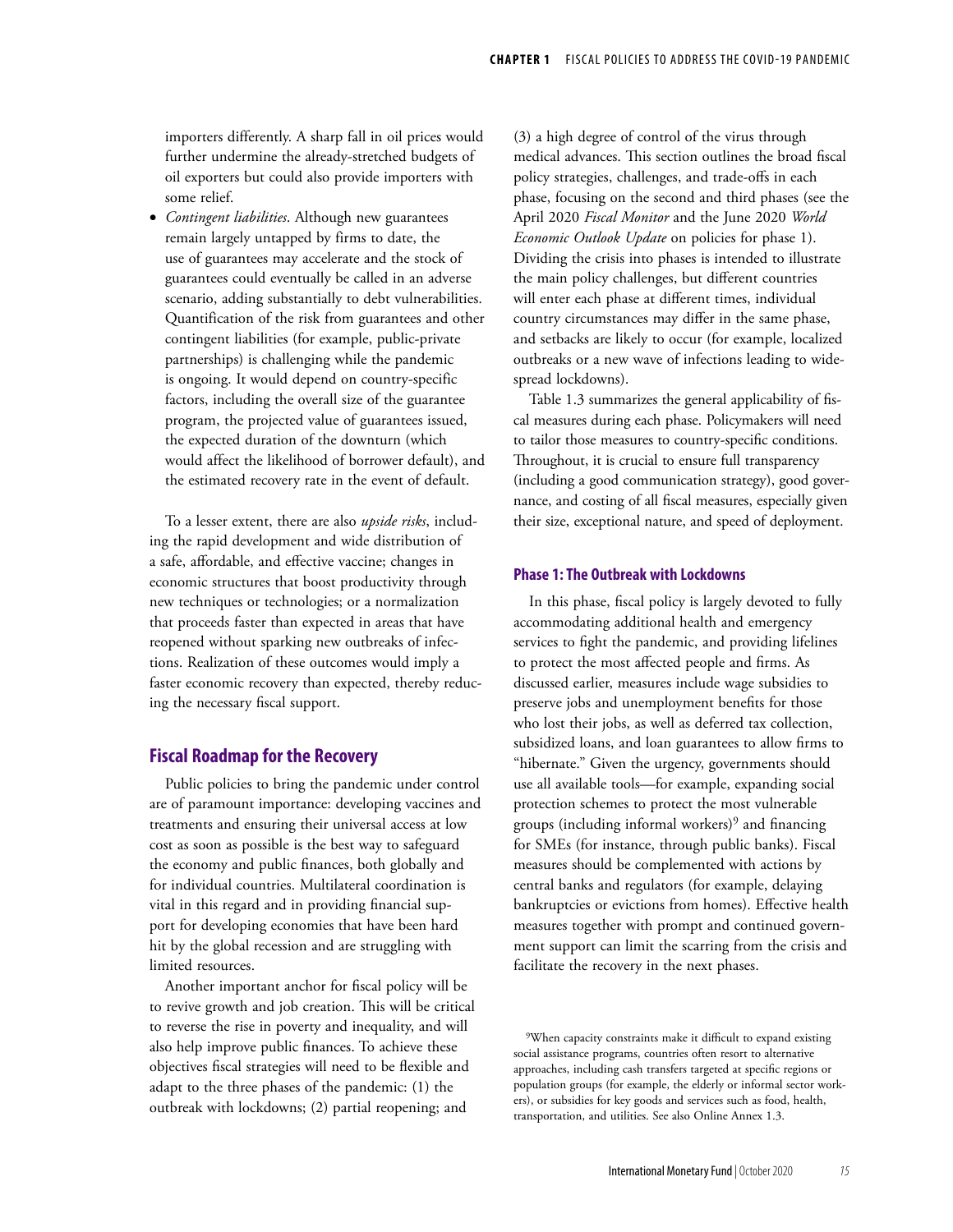| <b>Fiscal Measures</b>                                         | 1. Widespread Lockdowns                                                                                        | 2. Gradual Reopening                                                                                                                      | 3. Post-COVID-19 Recovery                                                                                                                                                                                                            |  |  |  |  |
|----------------------------------------------------------------|----------------------------------------------------------------------------------------------------------------|-------------------------------------------------------------------------------------------------------------------------------------------|--------------------------------------------------------------------------------------------------------------------------------------------------------------------------------------------------------------------------------------|--|--|--|--|
| Household Income Support                                       |                                                                                                                |                                                                                                                                           |                                                                                                                                                                                                                                      |  |  |  |  |
| Cash or in-kind transfers                                      | Yes, they likely have the largest<br>multipliers, particularly for basic<br>necessities and public services    | Transition and better target to<br>those in need                                                                                          | Reconsider within the reforms to enhance<br>social protection systems                                                                                                                                                                |  |  |  |  |
| Unemployment benefits                                          | Expand coverage and extend<br>duration                                                                         | Refine the benefits to preserve work<br>incentives as unemployment<br>returns to normal levels                                            | Key components when enhancing social<br>protection systems                                                                                                                                                                           |  |  |  |  |
| <b>Employment Measures</b>                                     |                                                                                                                |                                                                                                                                           |                                                                                                                                                                                                                                      |  |  |  |  |
| Short-term work-/<br>job-retention schemes                     | Yes, they can help preserve jobs<br>and worker-firm relationships                                              | Reduce use of these programs to<br>encourage moving to new jobs<br>if needed                                                              | Reduce access for prolonged cases                                                                                                                                                                                                    |  |  |  |  |
| Temporary hiring subsidies                                     | Not yet                                                                                                        | Plan or initiate if supply disruptions<br>have largely eased                                                                              | Transition to active labor market policies<br>(for example, retraining)                                                                                                                                                              |  |  |  |  |
| Active labor market policies                                   | Not yet                                                                                                        | Initiate with programs that<br>improve labor skills (education,<br>digitalization)                                                        | Yes, tailored to structural transformation<br>in the post-COVID-19 economy                                                                                                                                                           |  |  |  |  |
| <b>Public Investment</b>                                       |                                                                                                                |                                                                                                                                           |                                                                                                                                                                                                                                      |  |  |  |  |
|                                                                | Planning for next phase                                                                                        | Could boost maintenance and<br>public works; plan for next phase,<br>emphasizing job creation and<br>green recovery                       | Scale up quality investment with<br>sustainable financing                                                                                                                                                                            |  |  |  |  |
| <b>Tax Measures</b>                                            |                                                                                                                |                                                                                                                                           |                                                                                                                                                                                                                                      |  |  |  |  |
| Temporary deferral of<br>taxes and social security<br>payments | Yes, to protect cash flows for<br>households and firms                                                         | Targeted deferrals, depending<br>on taxpayers, pandemic<br>developments, and strength of<br>recovery                                      | No, but could engage taxpayers as part of<br>debt restructuring                                                                                                                                                                      |  |  |  |  |
| General income tax cuts                                        | No, because they largely benefit<br>those not in need                                                          | No, because those benefiting are<br>less likely to spend the additional<br>income and because the cuts<br>likely favor firms with profits | Consider as part of the stimulus package<br>depending on fiscal space; could<br>bring stronger effect if targeted to<br>cash-constrained households                                                                                  |  |  |  |  |
| Accelerated depreciation or<br>loss-carry backward             | Not yet                                                                                                        | Yes, to firms that resume activity                                                                                                        | Yes                                                                                                                                                                                                                                  |  |  |  |  |
| Progressive taxes                                              | Consider, especially if financing is<br>limited                                                                | Consider, especially if financing is<br>limited                                                                                           | Yes, choice of instruments should<br>conform to good tax law design; greater<br>progressivity of taxes and ensuring<br>highly profitable firms pay appropriate<br>taxes helps finance other measures and<br>may ease social tensions |  |  |  |  |
| <b>Other Liquidity Support</b>                                 |                                                                                                                |                                                                                                                                           |                                                                                                                                                                                                                                      |  |  |  |  |
| Loans, quarantees                                              | Yes, could be partially conditional<br>on preserving jobs, with<br>restrictions on dividends/<br>executive pay | Refine with declining generosity                                                                                                          | Tighten for a timely exit and manage fiscal<br>risks                                                                                                                                                                                 |  |  |  |  |
| Solvency support (equity<br>injections)                        | Yes, with dividend restrictions and<br>imposing losses to shareholders                                         | Interventions on systemic and<br>strategic firms; restrictions on<br>dividends/executive pay                                              | Aim for a timely exit                                                                                                                                                                                                                |  |  |  |  |
| Debt restructuring                                             | No, possible debt moratorium                                                                                   | Prepare streamlined restructuring<br>framework and mediation<br>mechanism for a speedy workout                                            | Yes, to facilitate reallocation and timely<br>exit of nonviable firms                                                                                                                                                                |  |  |  |  |

## **Table 1.3. Fiscal Strategies during Different Phases of the Pandemic**

Source: IMF staff compilation.

Note: Appropriate fiscal responses will be country-specific depending on the fiscal space, the development of the pandemic, and the strength of the recovery. Measures included here are not exhaustive and will need to be adapted to the specific tax and benefit systems of individual countries. For countries with less-developed social protection systems, other measures, such as in-kind provision of food and basic public services may be introduced. COVID-19 = coronavirus disease 2019.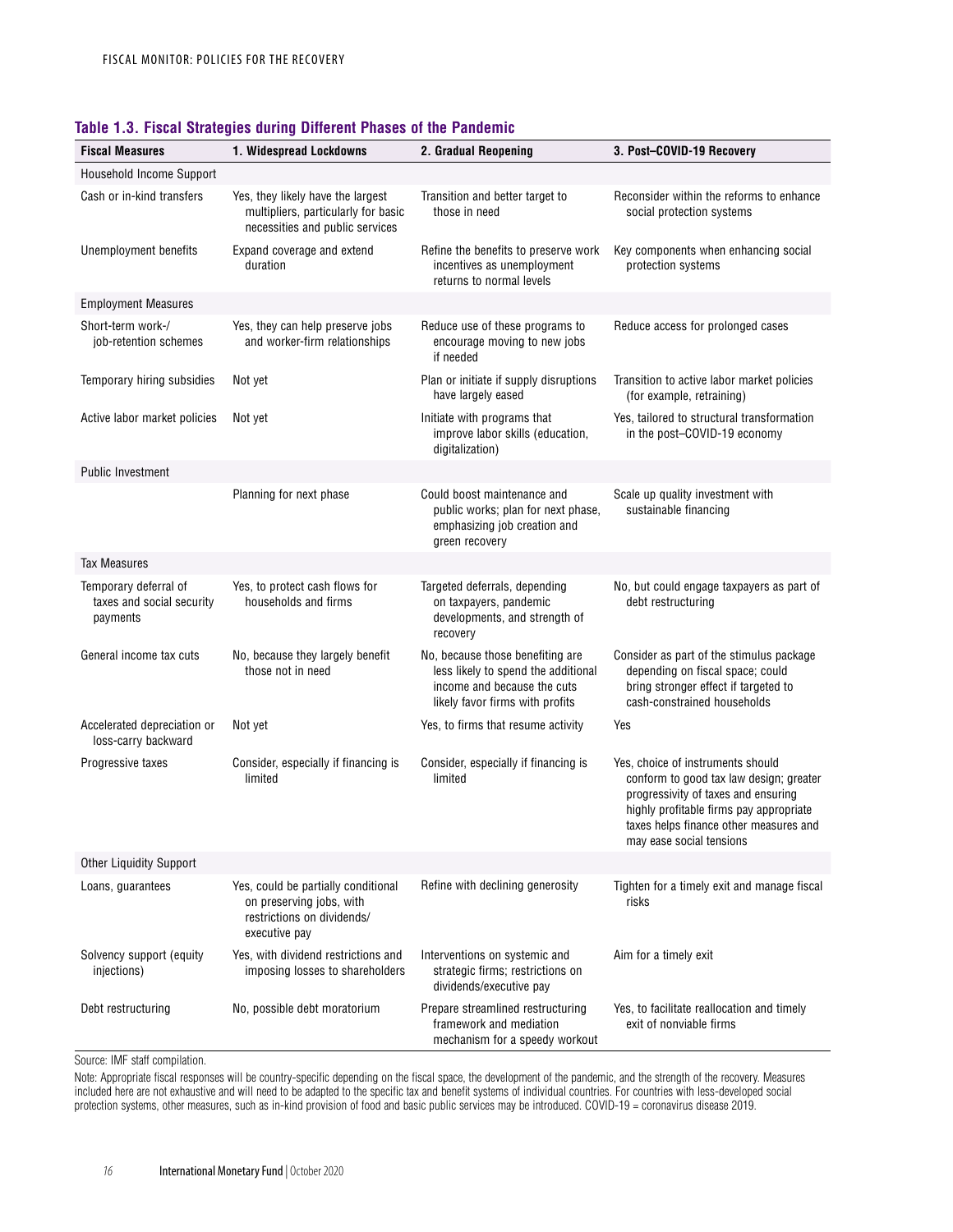### **Phase 2: Gradual Reopening under Uncertainty**

Public health remains the top priority to ensure a sustainable reopening of the economy. Economic activity will remain depressed if the easing of social distancing measures is not accompanied by public confidence that the pandemic is being brought under control (Chetty and others 2020; Fang, Nie, and Xie 2020). Resources should be directed to fund smart containment strategies comprising intensive testing and tracing, localized mobility restrictions, and real-time risk assessment. As governments start to lift the mobility restrictions and costly wide-ranging lifelines introduced in phase 1, fiscal policy will have to remain flexible, given the risk of new waves of infection. Removing government support too fast could also prolong the recession and worsen poverty and inequality. Policies should ensure a safe resumption of activity for consumers, workers, and firms amid a challenging environment.

Replacing the lifelines with broader fiscal stimulus measures is unlikely to be cost-effective because the recovery is expected to be uneven, with supply disruptions and depressed demand concentrated in certain sectors because of health concerns.10 As such, a generalized cut in taxes, for example, would have limited impact on promoting growth and jobs and could put public finances under stress. A better alternative, for countries with fiscal space, could be to accelerate job-intensive public investments such as maintenance or public works, since such initiatives are less disrupted by social distancing restrictions and can crowd in private investment.

As many countries have limited fiscal space, resources should be prioritized toward safeguarding enhanced safety nets and reopening the economy. The focus should be on creating a safe work environment, $11$ helping workers find new jobs, and helping viable but still-vulnerable firms reopen after a period of large revenue losses and rising leverage. Reprioritization of spending, which could include containing the public

sector wage bill (Garcia-Escribano and Abdallah 2020), will likely be needed, especially in countries for which borrowing constraints are tighter.

Governments may also need to consider revenue-enhancing measures, including both increasing tax compliance and the progressivity of taxes on more affluent and less-affected groups, as well as reforms to modernize business taxation. The latter would include the design of international corporate taxation on a multilateral cooperative basis to respond to the challenges of the digital economy. The design of corporate income taxes to appropriately capture very high profits of firms in a rapidly changing economy, including those that made windfall profits during the crisis, can help finance priority areas such as health and social safety nets, thereby safeguarding social cohesion during a crisis that has disproportionately hurt the most vulnerable groups. Tax policy options include increasing tax rates on higher bracket incomes, capital income higher end property, or wealth. In addition, the lower oil price level facilitates increases in taxes (or reductions in subsidies) on fuel, which in emerging market and developing economies will impact mostly the well-off.

As activity resumes and health risks diminish, however, exceptional support should be phased out or modified to facilitate people moving to new and more productive jobs. Job retention programs can be reduced, and job search requirements can be reintroduced. Governments can also increase programs for online training and learning to help the unemployed, which could be complemented by hiring incentives to create new jobs (Baqaee and Farhi 2020; OECD 2020e). Linking unemployment benefits to local unemployment rates would steer support to the hardest-hit areas, including those affected by new lockdowns or mobility restrictions. More generally, introducing or making permanent enhanced automatic stabilizers and social protection (for example, paid sick leave and extension of unemployment benefits to self-employed or temporary workers) can provide timely support and unwind automatically as conditions improve.

#### **Selective Support to Firms to Help Them Reopen**

Government support to firms coming out of the lockdown phase with high leverage and mounting losses would limit defaults that would otherwise

<sup>10</sup>Although fiscal multipliers are usually larger in recessions driven by low aggregate demand (see the April 2020 *World Economic Outlook*), the impact of broad-based fiscal measures would be limited in this phase of the pandemic because supply remains constrained and low demand in contact-intensive sectors is caused by concerns about contagion.

<sup>11</sup>For example, measures to increase digitalization among SMEs, including training of workers and grants or loans to adopt new technologies (*Argentina, Japan, Korea, Spain*), could promote a faster shift to digital operations and encourage telework.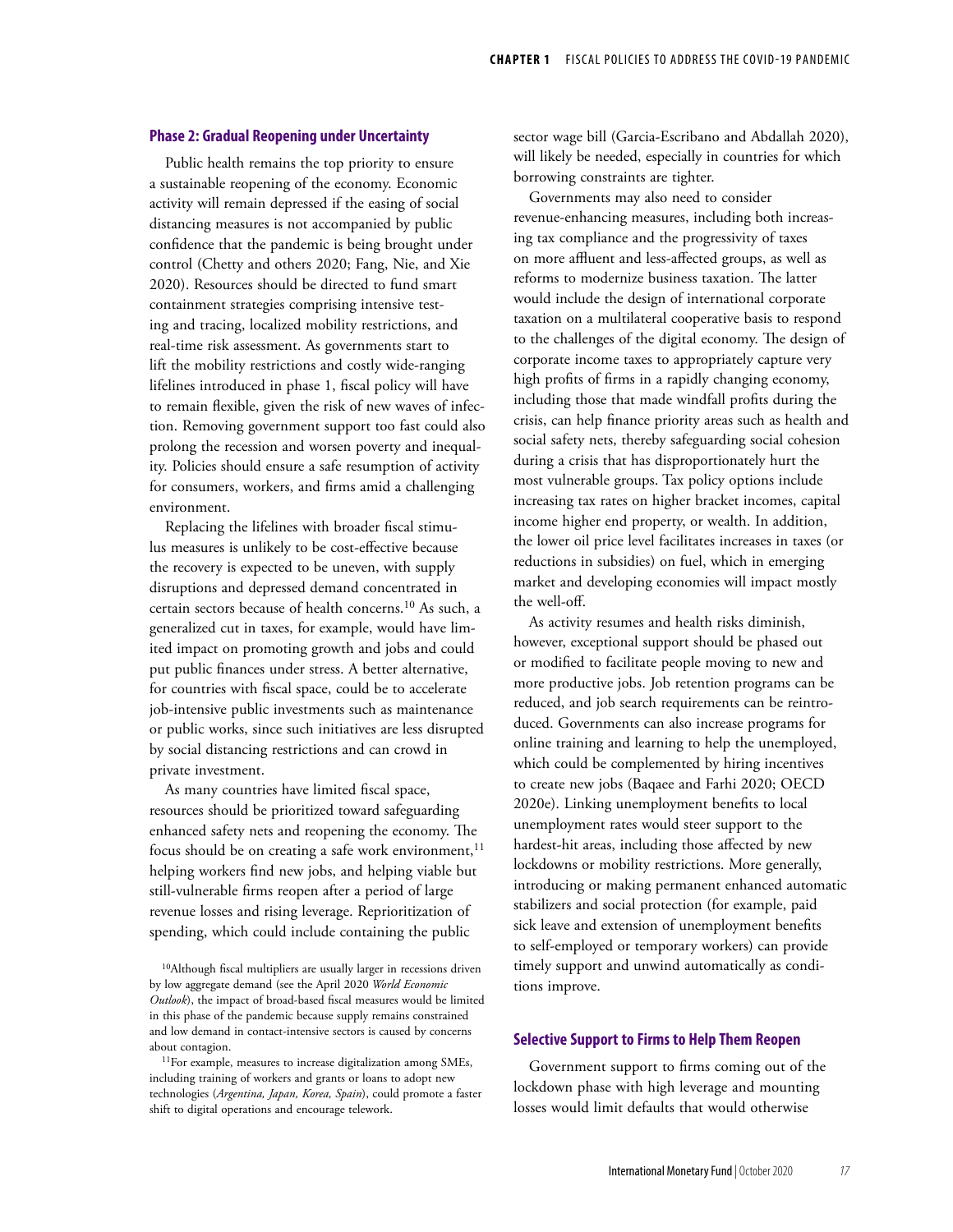undermine the economic recovery and exacerbate unemployment. In this phase, however, government support should be more selective in order to limit costs and avoid standing in the way of necessary economic adjustments or distorting competition. Governments should also have a clear exit strategy as the economy recovers. Support should be directed to otherwise viable firms whose operations are impaired by health risks or social distancing restrictions, or to firms whose operations are crucial for the economy to function. To limit fiscal costs and risks to taxpayers, the fiscal strategy could include risk-sharing with investors and creditors (investors will not get involved if a firm is unviable). Examples might include the following:

- Liquidity *support* such as government loans and guarantees could be extended, especially if banks remain reticent to lend, but the generosity of such support should gradually be reduced (for example, use of partial guarantees and more access conditions).
- *Solvency support* should give priority to systemic firms where bankruptcies could disrupt supply chains or the provision of critical services (for example, hospitals, utilities) and to prevent a wave of SME defaults given potentially large spillover effects (Harris and others 2020). Existing shareholders should bear much of the burden; government support should include conditions (for example, caps on executive compensation and bans on dividends and share buybacks) and could be in exchange for equity participation.<sup>12</sup>

*Support for SMEs* is particularly important because of their vulnerabilities, weight in total employment, and complexity given the sheer number and diversity of firms. This is especially the case for SMEs with high debt burdens or that have difficulty raising new equity. Temporary debt repayment moratoriums (OECD 2020a) or the temporary suspension of insolvency rules can provide short-term relief (*Egypt, Ghana, Kazakhstan*). Longer-lasting options include securitizing SMEs' debt to help them access capital

markets with government guarantees (*Portugal*) or government buying securitized SME debt (*Australia*), providing equity or hybrid instruments (for example, convertible bonds), or providing government financial support to help corporate debt restructurings for SMEs (Blanchard, Philippon, and Pisani-Ferry 2020). In many developing economies, SMEs are often harder to reach because they operate in the informal sector. Countries are channeling support through institutions that serve these groups, such as micro-credit institutions and informal sector organizations. Governments can, for example, provide grants or guarantees for bank lending to formal and informal microenterprises and SMEs (*Gambia, Malaysia*) or give temporary relief on payments such as rent and utilities. In some cases, these measures may need to be accompanied by direct support to informal workers.

#### **Phase 3: The Pandemic under Control**

When vaccines and therapies become widely accessible, the goal will be to promote an inclusive and green recovery and structural transformation of the economy, while addressing the legacies of the crisis, including by unwinding government interventions and tackling higher corporate and public debt.

# **Support the Recovery while Ensuring Debt Sustainability**

The appropriate stance of fiscal policy will depend on access to financing, debt levels, and the extent of the scarring of the economy (long-lasting damage from bankruptcies, disrupted supply chains, and discouraged workers dropping out of the labor force).<sup>13</sup> Given the large deficits and jump in debt levels, countries will need to rebuild fiscal buffers over the medium term. However, tightening too fast could undermine the recovery and efforts to foster job creation, which is critical to reduce poverty. For countries with fiscal space and deeper scarring, temporary expansionary measures—implying a slower reduction in the fiscal deficit and a further increase in debt in the short term—would appropriately balance the pro-growth

<sup>12</sup>For example, government support in the *United States* during the global financial crisis was subject to executive compensation restrictions. Financial institutions that received support faced restrictions on dividend payouts and share buybacks. To minimize distortions to competition, the *European Union* prohibited firms from using state aid to cross-subsidize activity.

<sup>13</sup>Such scarring—or "hysteresis" in the economic literature reflects persistent declines in potential output caused by a temporary shock (Blanchard and Summers 1986; Cerra and Saxena 2008), in this case the pandemic.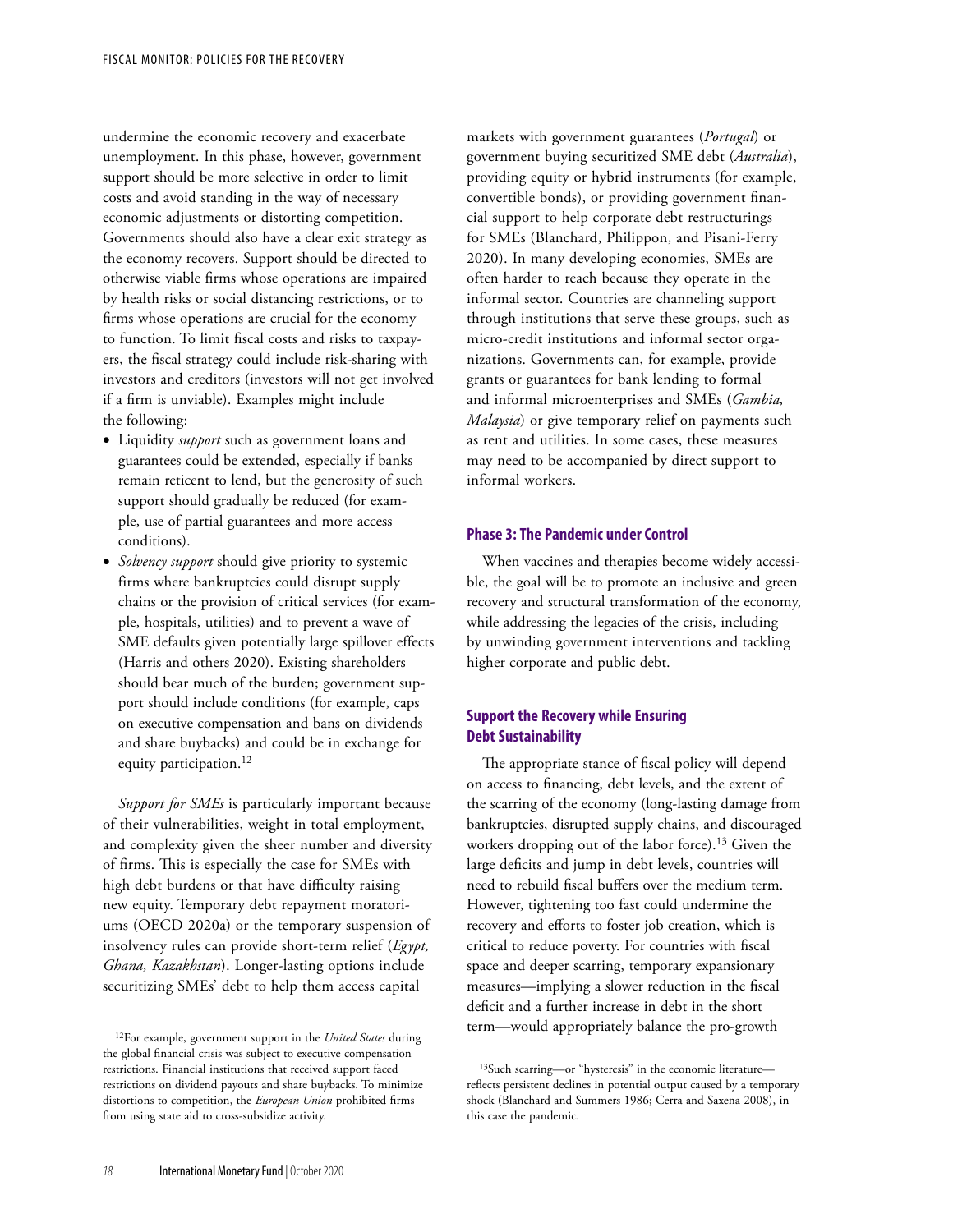#### Figure 1.18. Pace of Fiscal Adjustment, 2013–25

(Normative structural primary balance in percent of potential GDP) Concerns with long-term scarring from the pandemic justify

## Figure 1.19. Economic Growth, 2013–25

(Percent change in GDP) ... allowing for a stronger economic recovery.



Sources: Fournier 2019; and IMF staff estimates.

Note: Figure 1.18 shows a normative fiscal adjustment path with discretionary stimulus in the first few years for an advanced economy with an average debt level (baseline) at 80 percent of GDP. Figure 1.19 shows the GDP growth path for each adjustment path. Scarring reflects a permanent negative effect of a large negative output gap on the level of potential output (see Online Annex 1.4). The simulations show desirable policies based on a model where governments pursue both economic stability and debt sustainability.

and debt sustainability objectives over the medium term (Figures 1.18 and 1.19).<sup>14</sup> For countries with limited fiscal space—especially those with tighter financing constraints—fiscal deficits would need to be reduced faster to prevent debt distress or increases in borrowing costs that could derail the recovery (Figure 1.20).

For many developing economies, a significant impact of the crisis has been through sizable external shocks that involve further challenges. For example, for countries with a large share of government debt denominated in foreign currency, a more cautious fiscal stance will be needed because of possible effects of a currency depreciation (Online Annex 1.4). Countries with greater reliance on sectors facing more persistent negative impacts will face the greatest challenge: managing a weaker economy with tighter fiscal constraints (for example, receipts from oil exports or tourism may

<sup>14</sup>Figures 1.18 through 1.20 show normative model simulations of desirable policies for a government that pursues both economic stability and debt sustainability. A large countercyclical fiscal response is recommended in the present environment given the large recession, but the size will depend on how close public debt is to levels that could trigger a debt crisis or loss of market access. At lower debt levels, the degree of scarring reinforces the motive to counter negative shocks. See also Online Annex 1.4.

#### Figure 1.20. Fiscal Support and Scarring

(Normative change in structural primary balance relative to no-policychange scenario over 2021–23 in percent of potential GDP)



The appropriate pace of adjustment also depends on initial debt levels and financing constraints.

rates, and scarring (hysteresis) relative to baseline (Figure 1.18). The high debt level is at 140 percent of GDP. High interest cost refers to an addition of 1 percent compared with the baseline on average. Scarring reflects a permanent negative effect of a large negative output gap on the level of potential output (see Online Annex 1.4). The simulations show desirable policies based on a model where governments pursue both economic stability and debt sustainability.

Note: The figure shows differences in adjustments for higher debt levels, interest

Sources: Fournier 2019; and IMF staff estimates.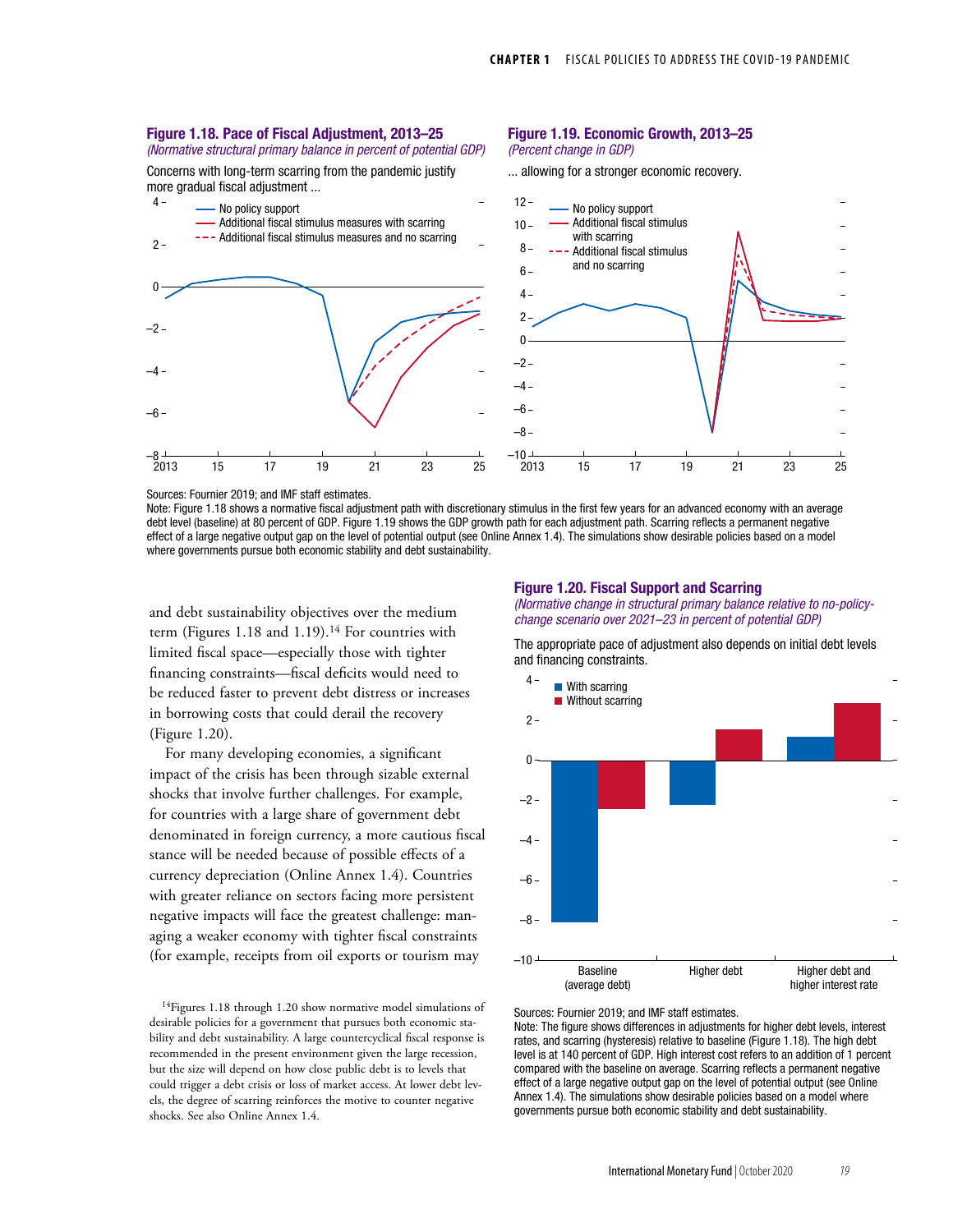remain depressed for longer). Under these circumstances, the composition of fiscal adjustment will become central to avoid undermining the recovery (see later discussion).

For many emerging market and developing economies, the pandemic has imposed a major setback in their plans to achieve the Sustainable Development Goals (SDGs) by 2030. The setback points to the urgency of making renewed efforts to reach those objectives. These countries will need to boost revenue capacity and seek sustainable financing, including development aid. Many low-income developing countries are in or at high risk of debt distress, and some will require upfront adjustments. The international community's cooperation will be critical for some of these economies to recover from the pandemic and to achieve the SDGs, especially to reduce poverty and hunger. This includes support for debt relief (for example, the Debt Service Suspension Initiative), including private sector participation.

## **Stimulus Measures Should Be Cost-Effective and Targeted to Lower-Income Households**

As supply disruptions diminish, a temporary fiscal stimulus could have a powerful multiplier effect on aggregate demand and output. This is particularly the case in countries that face low interest rates partly because of a savings glut, reflecting high savings levels among high-income households and low private investment given the uncertain outlook. High public debt levels and precautionary savings, however, could reduce multipliers (Ilzetzki, Mendoza, and Vegh 2013; Fotiou, Shen, and Yang 2020).

The choice of fiscal instruments will determine the impact of any fiscal package on economic growth and job creation. Targeted transfers (for example, enhanced social safety nets) and income tax cuts for low-wage workers can boost consumption in the poorest households, resulting in higher short-term multipliers (Figure 1.21; Online Annex 1.5).<sup>15</sup> Temporary provisions for accelerated depreciation or investment tax credits can reduce the cost of capital and encourage frontloading of

### Figure 1.21. Targeted Measures Have a Greater Impact (Fiscal Multipliers) on Output

*(Increase in output per US\$1 of stimulus)*



Source: IMF staff estimates.

Note: The tax multipliers plotted are converted such that a positive number refers to an increase in a variable in response to a tax cut measure. Short (long)-term multipliers refer to cumulative multipliers at the end of one (five) years (see Online Annex 1.5 for details).

private investment (Rochelle and Rudd 2011; Zwick and Mahon 2017). Meanwhile, active labor market policies (including those that help workers acquire new skills) would support reallocation of workers to more productive and better-quality formal jobs and higher earnings.

For countries with limited space to borrow, combining fiscal instruments could help achieve policy objectives while containing public debt. An option to reduce the consumption and output drop in the short term would include, for example, a rise in targeted transfers to protect the most vulnerable, financed by progressive income taxes. The tax increases could be legislated now to become effective a few years later (Figure 1.22), or they could be implemented immediately if reducing debt is urgent. Another option is to finance additional public investment with higher indirect taxes (see also Chapter 2).

# **Unwind Government Interventions in the Corporate Sector**

As the recovery gets under way, unwinding the large public interventions in firms and managing the associ-

<sup>&</sup>lt;sup>15</sup>The multiplier estimates assume an environment of low growth and low interest rates, and one in which poorer households are cash constrained.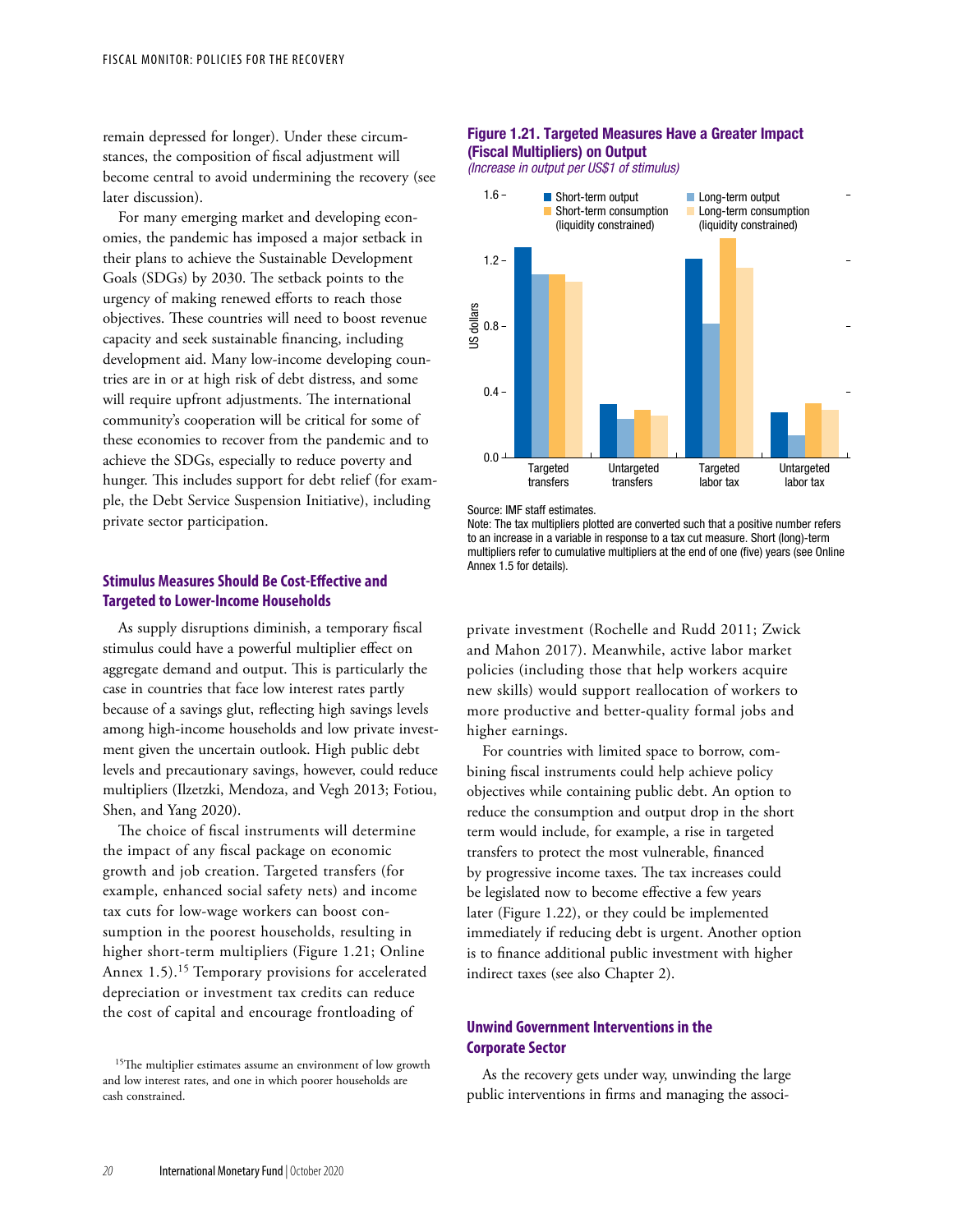

Figure 1.22. Impact of a Fiscal Package on Output and Government Debt (Percent)

Source: IMF staff estimates.

Note: The figure shows three scenarios: (1) no fiscal package (no additional transfers and no tax increases); (2) slower adjustment, which includes a fiscal package of higher transfers and a gradual increase in taxes on the high-income group as debt rises; and (3) a faster adjustment scenario where higher transfers and taxes are raised from year 1 and more aggressively as debt rises (see Online Annex 1.5). The output impact is relative to a scenario without the pandemic (no recession).

ated fiscal risks becomes a priority.16 An effective debt resolution system, including a streamlined restructuring framework and institutional capacity to manage a large number of bankruptcies, can promote a smooth reallocation of resources to more productive uses (Bergthaler and others 2015; Liu, Garrido, and DeLong 2020). Governments, as one of the main creditors for SMEs, can also directly facilitate the debt restructuring process, but this would require accepting losses from unpaid taxes and loans granted during the pandemic.<sup>17</sup>

## **The Recovery Can Enable Building a More Inclusive and Green Economy**

The present crisis has exposed the risks of inaction and the need for ambitious reform agendas—including investment in human and physical capital—to make crises less frequent and damaging, and make economies more resilient by addressing poverty and inequality, as well as climate change. As economies become more digital and firms and sectors are transformed, ensuring that the post-pandemic economy becomes more inclusive and green will require reorienting expenditures toward investment in people and raising equitable revenues.

• Progressive income taxation and education and health spending are two of the most important fiscal policy tools for addressing income inequality (October 2017 *Fiscal Monitor*). In particular, reducing health and

<sup>16</sup>Government ownership tends to be associated with weaker firm performance and can distort competition, ultimately undermining economic growth (see the April 2020 *Fiscal Monitor*).

<sup>&</sup>lt;sup>17</sup>The debt restructuring should be authorized by legislation and the process surrounding the restructuring should be carefully circumscribed in order to ensure appropriate accountability and transparency.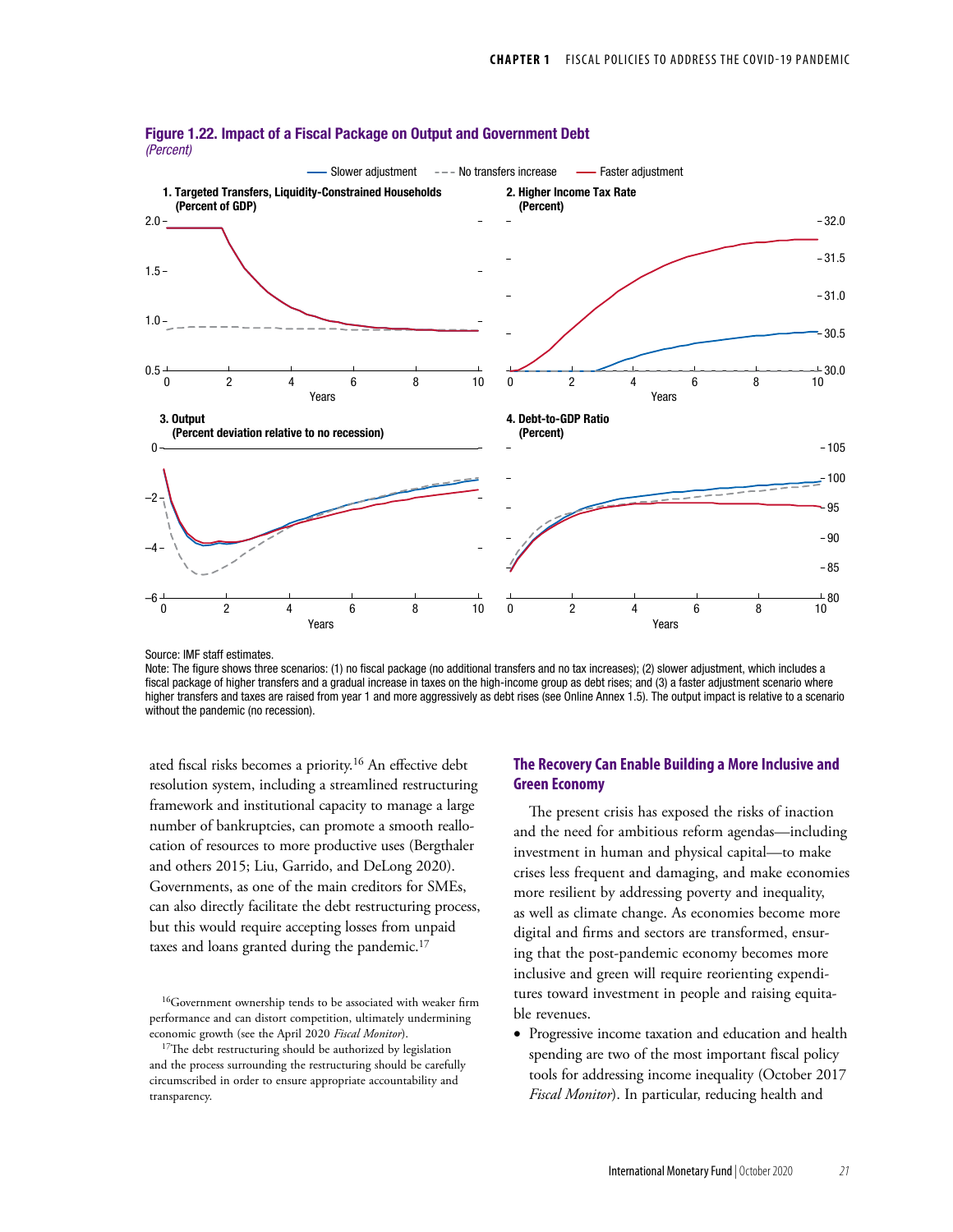education gaps, through reallocating public education and health spending to the poor, can contribute to reducing inequality and promoting economic growth.

• Moreover, investment in physical capital will need to be increased and reoriented toward job-rich, highly productive, and greener activities (Chapter 2). Likewise, tax systems will need to be reshaped to finance these priorities in ways that maintain social cohesion and help to curb carbon emissions.

*Enhance social protection systems.* The crisis has laid bare structural gaps in social protection systems contributing to a rise in inequality. The broader policy goal is to ensure that all have access to basic goods (for example, food and shelter) and services (for example, health and education) during crises. Additional spending is needed on social protection, which could be partly financed by progressive taxes. For example, an additional 1 percentage point of social spending to GDP can reduce extreme poverty headcount by 6 percentage points on average across emerging market and developing economies (Online Annex 1.1). Even when social spending cannot be increased, some countries have scope to consolidate inefficient and fragmented programs to enhance capacity to reach larger shares of the population.

Emerging market and developing economies that have less-developed safety nets can strengthen the capacity to reach, target, and deliver benefits to the most vulnerable households (Figure 1.23, Online Annex 1.1). This involves reliable universal identification systems, safe and transparent delivery, and up-to-date and integrated socioeconomic data to help identify vulnerable households and provide timely and adequate safety nets (for example, digital transfers). Advanced economies with stronger safety nets need to improve the outcomes of existing programs by extending coverage through enhanced means testing and better preserving work incentives (McKay and Reis 2016; Landais, Michaillat, and Saez 2018).

*Invest in a green and sustainable future.* Reducing emissions and adapting to climate change remain critical and urgent challenges when the pandemic is under control (see the October 2020 *World Economic Outlook*). The recovery from the current

## Figure 1.23. Adequacy and Coverage of Social Protection **Programs**

### (Percent, left scale; percent of GDP, right scale)

Social protection programs in low-income developing countries have low coverage and in many emerging market developing economies provide insufficient benefits.



Sources: World Bank PovcalNet database; IMF, World Economic Outlook database; and IMF staff estimates (see Online Annex 1.1).

Note: Adequacy is the total transfers received by beneficiaries as a share of the pretransfer total income in the lowest-income quintile of individuals. Coverage is the share of the lowest-quintile individuals who receive social protection benefits. CCA = Caucasus and Central Asia; EM = emerging market; EMEs = emerging market economies; LAC = Latin America and the Caribbean; LIDCs = low-income developing countries; MENAP = Middle East, North Africa, Afghanistan, and Pakistan; SSA = sub-Saharan Africa.

health crisis is an opportunity to move away from the precrisis growth model, especially regarding climate change. Government plans to promote the recovery are an opportunity to accelerate the transition to a low-carbon economy (The Coalition of Finance Ministers for Climate Action 2020). More robust carbon pricing should be at the core of the policy response: it encourages people and firms to reduce energy use and shift to cleaner alternatives. It also generates revenues that can be used as part of a fiscal package that is both efficient and equitable (see the October 2019 *Fiscal Monitor*). Other key measures include reducing subsidies or tax incentives for emissions-intensive activities, and investing in clean energy infrastructure, which can create new jobs, and likely crowd in private sector investment (Chapter 2).

The next chapter develops one element of the fiscal roadmap for the recovery in greater depth: investment for a more resilient, more inclusive, and greener economy.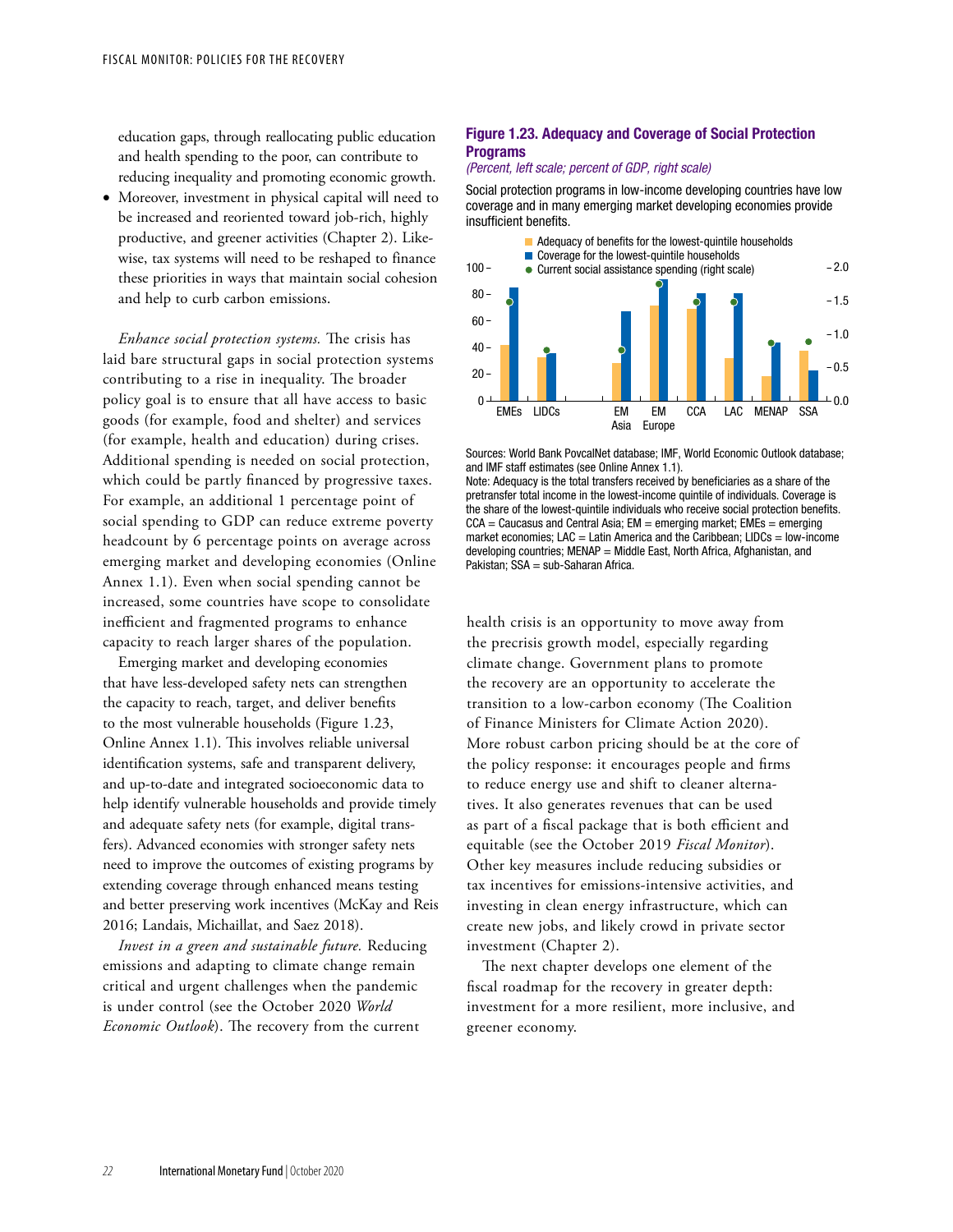### **Box 1.1. Private Debt and Public Sector Risk**

Private sector debt vulnerabilities were elevated before the coronavirus disease 2019 (COVID-19) pandemic. Nonfinancial corporate and household debt has trended upward for two decades, reaching almost 150 percent of GDP in 2019 and exceeding public debt by a large margin in most Group of Twenty countries (Figure 1.1.1). The quality of corporate debt had also been deteriorating in many countries even before the pandemic. Corporate speculative-grade debt as a share of total corporate debt—a leading indicator of corporate sector distress—was nearly 50 percent in *China* and the *United States* and even higher in *Italy* and the *United Kingdom* (see the April 2019 and October 2019 *Global Financial Stability Reports*). These factors may have limited the size and scope of government support to firms during the COVID-19 crisis.

The monetary policy response to the pandemic has sustained the issuance of corporate debt. The first half of 2020 saw the most intense burst of capital-raising in history, with \$5.4 trillion secured by companies across the globe, including \$3.9 trillion since the start of March. But signs of corporate liquidity pressures and growing corporate solvency risk are mounting (see the October 2020 *Global Financial Stability Report*). The US high-yield bond market has already surpassed leverage levels seen during the 2008 financial crisis in terms of the ratio of companies' gross debt to their earnings before interest, tax, depreciation, and amortization.

Several studies warn against the risks of excessive private borrowing (Gourinchas and Obstfeld 2012; Jordà, Schularick, and Taylor 2016; Koo 2008; Reinhart and Rogoff 2011). Excessive private debt can suppress growth and migrate to the public sector balance sheet through three channels: (1) direct public support to the corporations or their creditors, (2) calls on public guarantees on private debts, or (3) countercyclical fiscal response to corporate deleveraging episodes (Mbaye, Moreno Badia, and Chae 2018). For example, cumulative gross support to financial institutions in 37 countries following the global financial crisis was \$3.5 trillion (Igan and others 2019). Since the start of the COVID-19 pandemic, some banks have already started to provision more for expected losses on their loans (see the June 2020 *Global Financial Stability Report Update*). Also, in response to the pandemic, governments have announced guarantee programs equivalent to \$3.8 trillion that could be exercised.

Risks from high private debt may ultimately require fiscal action to help repair private balance sheets (see the October 2016 *Fiscal Monitor*). Also, policies that support equitable and rapid bankruptcy procedures can help. For strategic or systemic firms with unsustainable debt, it may be in the public interest for governments to absorb some of the debt. However, direct support for firms should not bail out owners (Bernardo, Talley, and Welch 2016). Looking forward, public policies that encourage debt accumulation, such as the deductibility of interest for tax purposes, could be reconsidered (De Mooij 2012).

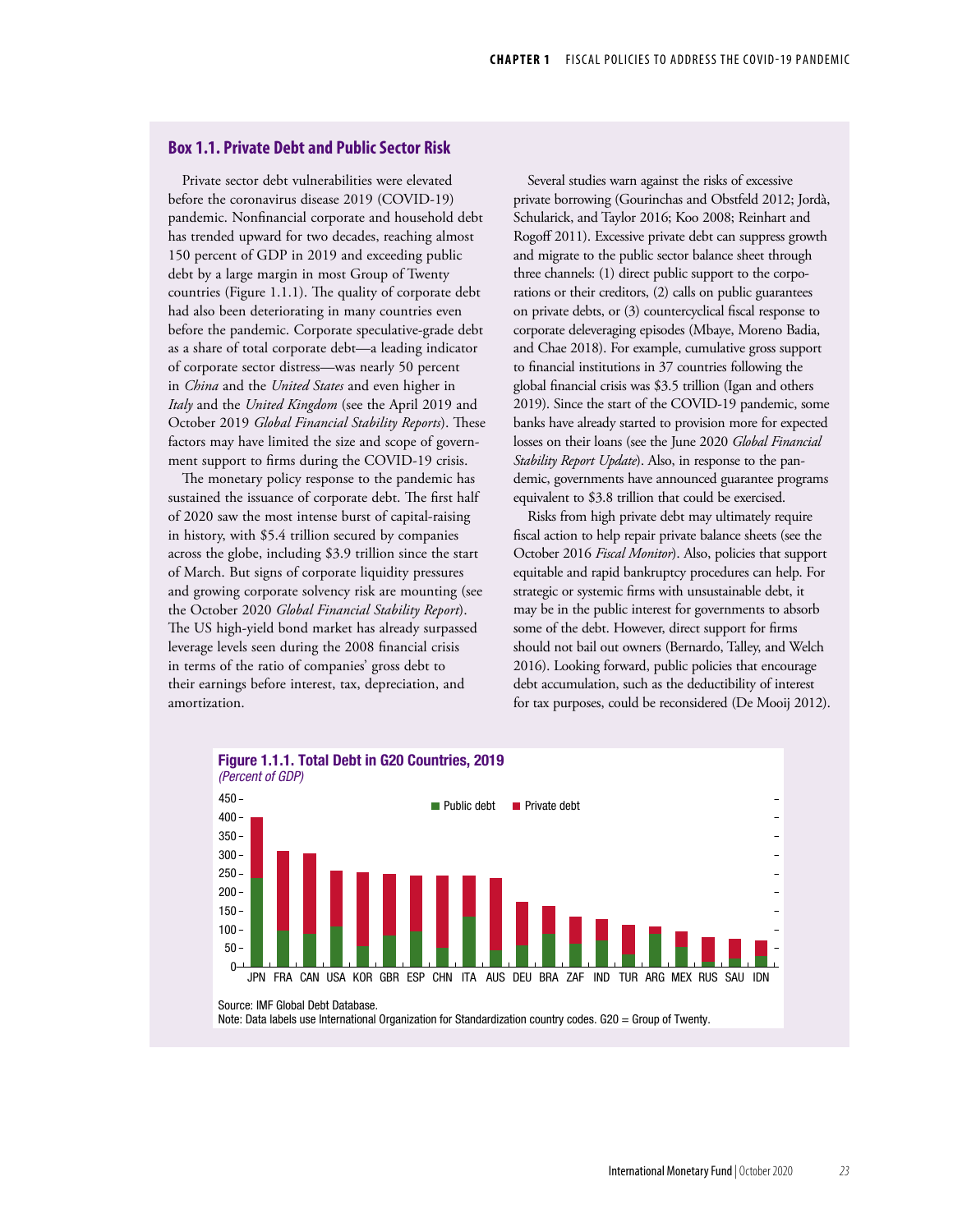### **Box 1.2. How Green Is the Fiscal Response to the COVID-19 Crisis?**

Fiscal policy across the globe has rightly focused on fighting the economic crisis induced by the coronavirus disease 2019 (COVID-19) pandemic. But the need for decisive policy action to address the climate change crisis remains. Given the large size and range of countries' fiscal responses, decisions made now may shape the climate for decades. An initial assessment, however, indicates that little of the response to the COVID-19 crisis to date has been "green".

The greenness of the fiscal response has varied across the Group of Twenty (Figure 1.2.1). *France* allocated almost 1 percent of GDP to green measures, whereas many countries had no climate-positive (green) measures or significant climate-negative (red) measures. Green measures were mostly direct budget expenditures such as incentives for more energy-efficient vehicles (*China*, *France*, *Italy*). Countries have also provided loans and grants for green investments, such as cleaning inactive oil wells in *Canada*, modernizing commercial vehicles in *Germany*, and building climate-resilient infrastructure in *Japan*. Negative measures have been

mainly bailouts, such as those for airlines in *Brazil*, *China*, and *France*. To date, only *France* attached significant green conditionality to its bailout.

With countries still shaping their post-pandemic policies and moving from crisis containment to recovery, there is great scope and need to green the response. Indeed, the *European Union* announced a 30 percent green spending target for its 5.5 percent of GDP stimulus package. Undertaking and publishing climate impact assessments and introducing green budgeting would also increase transparency, awareness, and accountability for climate-sensitive policymaking.

As examples of what can be done, following the global financial crisis, *Korea* launched a multiannual large-scale infrastructure program with a focus on climate-relevant public infrastructure (for example, river restoration) (Kamal-Chaoui and others 2011); and the *United States* leveraged its support of auto firms to introduce tougher emissions standards in a "green-bargain" with the industry (Weiss and Weidman 2012; Strecker and Meckling 2020).



Note: Data labels use International Organization for Standardization country codes. Measures are categorized into positive and negative policy "archetypes," based on the climate relevance of specific activities. A similar methodology is applied in the Greenness of Stimulus Index (https://www.vivideconomics.com/casestudy/greenness-for-stimulus-index).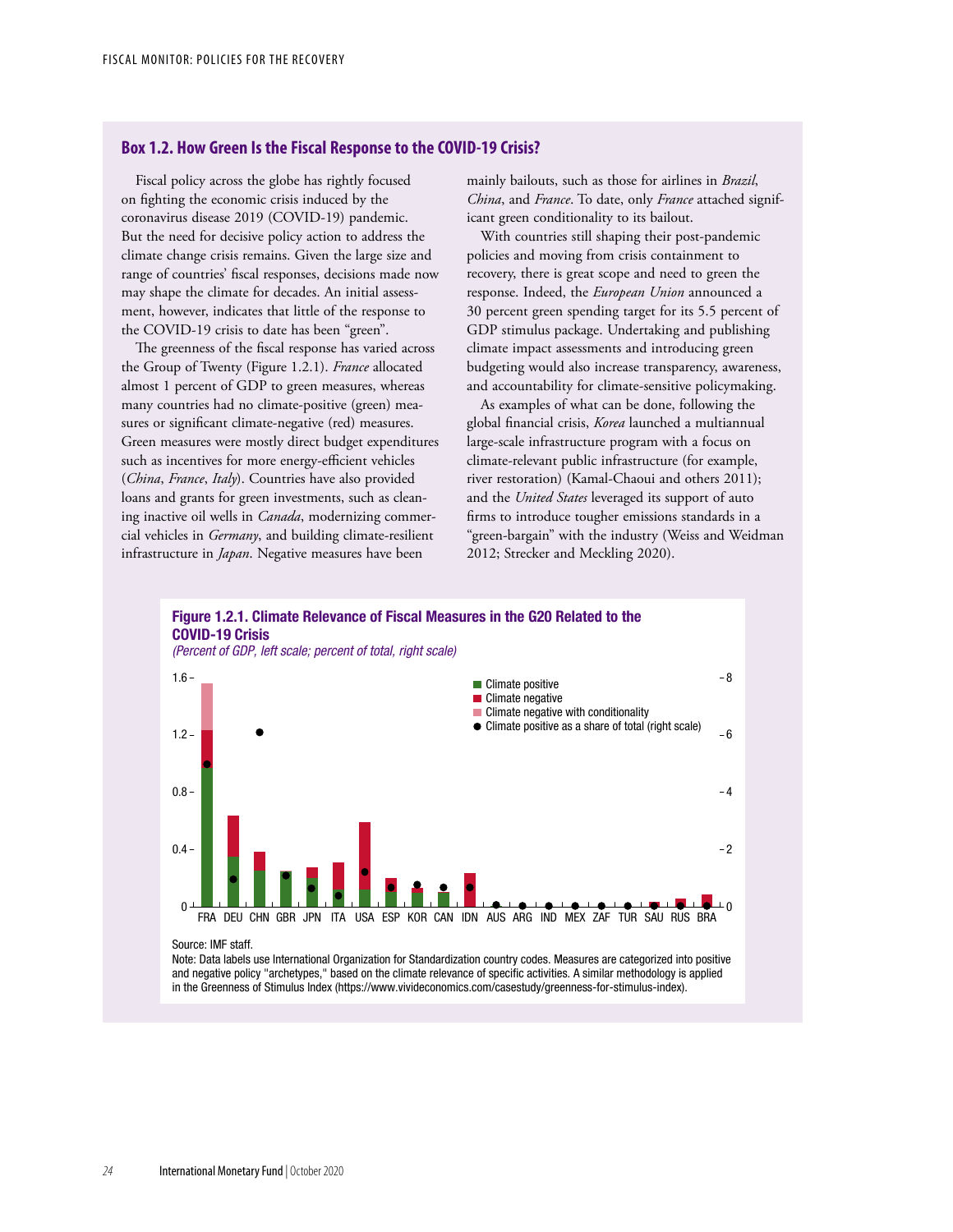## **Box 1.3. An Unprecedented Fiscal Response: A Closer Look**

The global fiscal response to the pandemic has been unprecedented. By September 11, 2020, countries had announced discretionary fiscal measures averaging close to 12 percent of GDP. The size and scope of fiscal support has varied vastly across countries.

In *advanced economies*, where the pandemic hit earlier and harder, and where financing conditions are favorable, direct budget support committed through September 11 is equivalent to 9.3 percent of GDP (Figure 1.3.1). A large part of this support is aimed at workers and their employers (Figure 1.3.2) through wage subsidies (*Australia, Canada, Japan*), including short-term work schemes (*France, Germany, Spain, United Kingdom*), and forgivable loans contingent on employment protection (*United States*). Support to households has also been significant, including the expansion in size, eligibility, or duration of unemployment benefits (*France, Japan, Spain, United States*); sickness, family, and childcare benefits (*Japan, Spain, United Kingdom, United States*); and cash transfer schemes (*Canada, Japan, Spain, United States*). Another 11 percent of GDP has been committed to liquidity support: examples include equity injections, particularly for the hardest-hit companies such as airlines (*France, Germany, Scandinavia*), and to a larger extent, loans and

guarantees (*France, Germany, Italy, Spain*), often through quasi-fiscal activities (*Japan, Korea*).

In *emerging market and middle-income economies*, where the severity of the pandemic and financing conditions have varied widely, total fiscal support through September 11 amounts to about 6 percent of GDP, 3.5 percentage points of which is committed on budget. Oil exporters facing a double shock from the pandemic and low oil prices have on average deployed smaller fiscal packages (Figure 1.3.1), prioritizing health spending in some cases (*Iran, Saudi Arabia*). Among emerging markets, budget measures have consisted largely of public works (Figure 1.3.2), typically aimed at infrastructure investment to support the recovery (*Argentina, China, Indonesia*). Also playing a significant role in fiscal packages have been job retention schemes, including forgivable loans (*Mexico, Russia*) and wage subsidies (*Argentina, Saudi Arabia, Turkey*), as well as support to households through expanded unemployment benefits (*China, Indonesia, Russia*) and targeted cash and in-kind benefits (*Argentina, Brazil, India, South Africa*). Public sector equity injections, loans, and guarantees have on average been modest compared with those in advanced economies, exceeding 5 percent of GDP in only a few cases (*Brazil, Peru, Turkey*).



Sources: *Fiscal Monitor* Database of Country Fiscal Measures in Response to the COVID-19 Pandemic (https://www.imf.org/ en/Topics/imf-and-covid19/Fiscal-Policies-Database-in-Response-to-COVID-19); and IMF staff estimates. Note: Country group averages are weighted by GDP in US dollars adjusted by purchasing power parity. AEs = advanced economies; COVID-19 = coronavirus disease 2019; EMMIEs = emerging market and middle-income economies; G20 = Group of Twenty; LIDCs = low-income developing countries; SMEs = small and medium enterprises.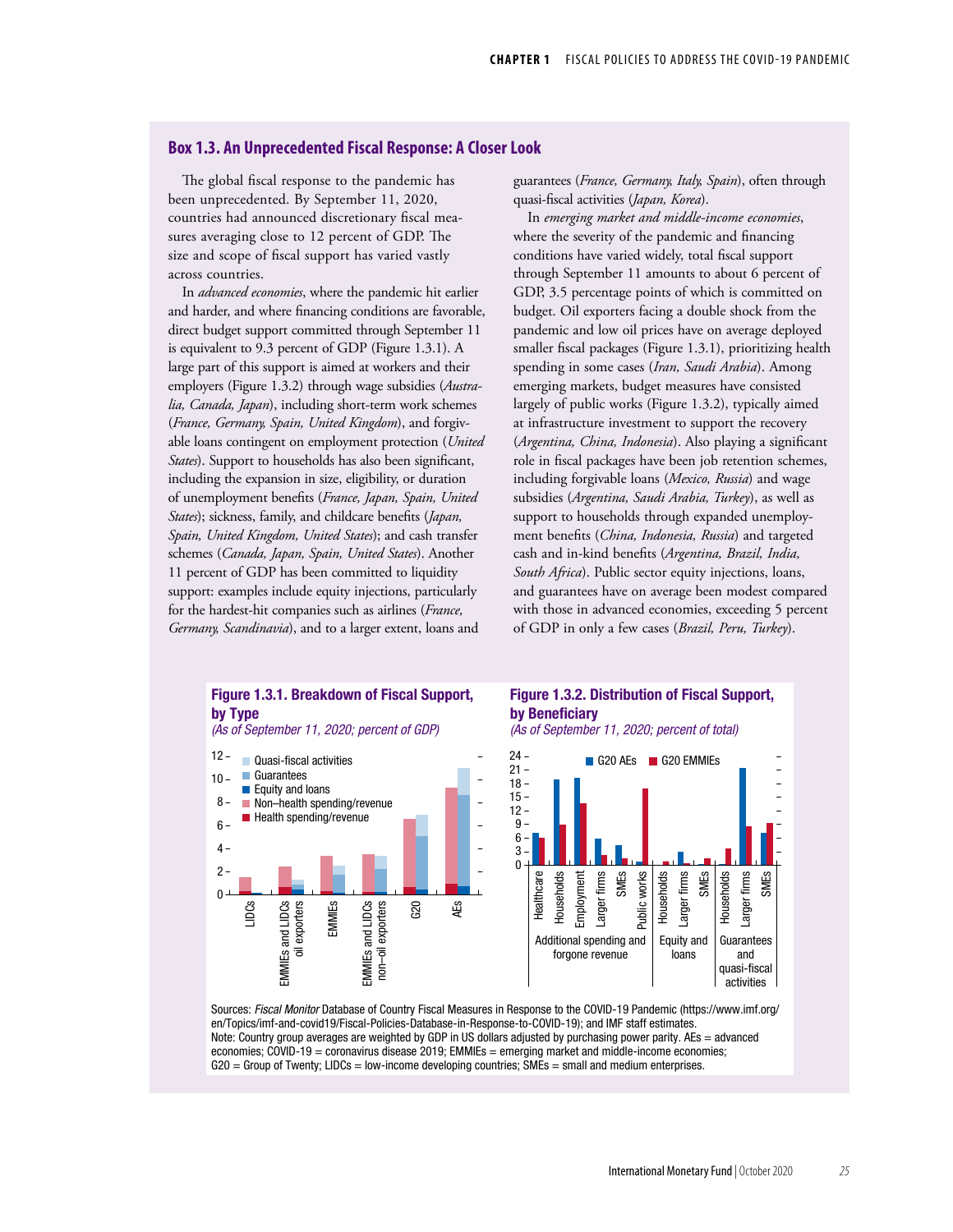## **Box 1.3** *(continued)*

In *low-income developing countries*, where the pandemic has hit later and financing constraints are tighter, total fiscal support announced through September 11 is 1.8 percent of GDP, largely through budgetary measures. Of these, spending on health services has amounted to 0.3 percent of GDP.

A large share of fiscal support has also been allocated to protecting households, including cash and in-kind (food) transfers (*Bangladesh, Ethiopia, Kenya, Nigeria, Senegal*), temporary unemployment benefits (*Honduras, Vietnam*), and utility (water, electricity) subsidies (*Ghana, Senegal*).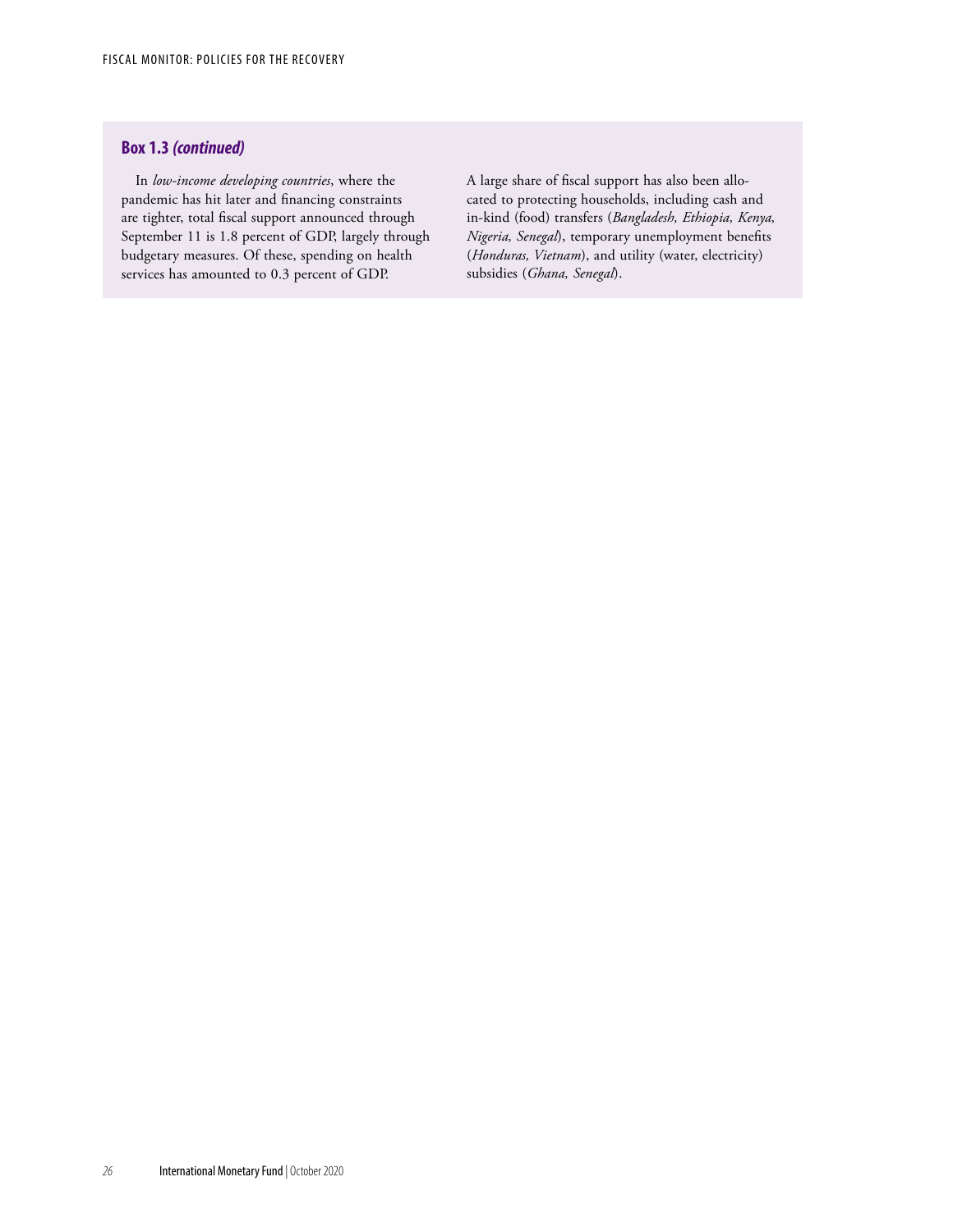### **References**

Anderson, J., F. Papadia, and N. Véron. 2020.

"Government-Guaranteed Bank Lending in Europe: Beyond the Headline Numbers." *Realtime Economic Issues Watch* (blog), Peterson Institute for International Economics, July 21. https://www.piie.com/blogs/realtime-economic-issueswatch/government-guaranteed-bank-lending-europebeyond-headline.

Baker, S., R. A. Farrokhnia, M. Pagel, S. Meyer, and C. Yannelis. 2020. "Income, Liquidity, and the Consumption Response to the COVID-19 Pandemic and Economic Stimulus Payments." *VoxEU* (blog), Centre for Economic Policy Research, June 17. https://voxeu.org/article/ covid-19-fiscal-stimulus-measures-and-household-spending-us.

Baqaee, D., and E. Farhi. 2020. "Supply and Demand in Disaggregated Keynesian Economies with an Application to the Covid-19 Crisis." NBER Working Paper 27152, National Bureau of Economic Research, Cambridge, MA.

Barrero, J. M., N. Bloom, and S. J. Davis. 2020. "COVID-19 Is Also a Reallocation Shock." BFI Working Paper, Becker Friedman Institute, University of Chicago.

Bayer, C., B. Born, R. Luetticke, and G. J. Müeller. 2020. "The Coronavirus Stimulus Package: How Large Is the Transfer Multiplier?" CEPR Working Paper DP14600, Centre for Economic Policy Research, London.

Bennedsen, M., B. Larsen, I. Schmutte, and D. Scur. 2020. "Preserving Job Matches during the COVID-19 Pandemic: Firm-Level Evidence on the Role of Government Aid." Working Paper, Initiative on the Digital Economy, Massachusetts Institute of Technology, Cambridge, MA.

Bergthaler, W., K. Kang, L. Yan, and M. Dermot. 2015. "Tackling Small and Medium-Sized Enterprise Problem Loans in Europe." IMF Staff Discussion Note 15/04, International Monetary Fund, Washington, DC.

Bernardo, A., E. Talley, and I. Welch. 2016. "Designing Corporate Bailouts." *Journal of Law and Economics* 59 (February): 1–30.

Blanchard, O., T. Philippon, and J. Pisani-Ferry. 2020. "A New Policy Toolkit Is Needed as Countries Exit COVID-19 Lockdowns." Policy Brief 20/8, Peterson Institute for International Economics, Washington, DC.

Blanchard, O., and L. Summers. 1986. "Hysteresis and the European Unemployment Problem." *NBER Macroeconomics Annual*, Volume 1. Cambridge, MA: National Bureau of Economic Research.

Bronka, P., D. Collado, and M. Richiardi. 2020. "The COVID-19 Crisis Response Helps the Poor: The Distributional and Budgetary Consequences of the UK Lockdown." EUROMOD Working Paper EM 11/20, Institute for Social and Economic Research, University of Essex, Essex, UK.

Busso, M., J. Camacho, J. Messina, and G. Montenegro. 2020. "The Challenge of Protecting Informal Households during

the COVID-19 Pandemic: Evidence from Latin America." Discussion Paper IDB-DP-780, Inter-American Development Bank, Washington, DC.

Cerra, V., and S. Saxena. 2008, "Growth Dynamics: The Myth of Economic Recovery." *American Economic Review* 98 (1): 439–57.

Chetty, R., J. Friedman, N. Hendren, and M. Stepner. 2020. "How Did COVID-19 and Stabilization Policies Affect Spending and Employment? A New Real-Time Economic Tracker Based on Private Sector Data." Opportunity Insights Working Paper, Harvard University, Cambridge, MA.

Coalition of Finance Ministers for Climate Action. 2020. "Better Recovery, Better World: Resetting Climate Action in the Aftermath of the COVID-19 Pandemic." Washington, DC, July. <https://www.financeministersforclimate.org/>

- Cororaton, A., and S. Rosen. 2020. "Public Firm Borrowers of the US Paycheck Protection Program." Cox School of Business Research Paper 20-01, Southern Methodist University, Dallas, TX.
- de Bidegain, I., P. Dudine, K. Hellwig, S. Jahan, and G. Verdier. 2020. "Managing the Impacts of the Coronavirus: Guidance on Health Spending Policies." Special Series on COVID-19, Fiscal Affairs Department, International Monetary Fund, Washington, DC.

De Mooij, R. 2012. "Tax Biases to Debt Finance: Assessing the Problem, Finding Solutions." *Fiscal Studies* 33 (4): 489–512.

Djankov, S., and J. Nasr. 2020. "Tax Relief in a Time of Crisis: What Countries Are Doing to Sustain Business and Household Liquidity." *Let's Talk Development* (blog), World Bank, April 1. https://blogs.worldbank.org/developmenttalk/ tax-relief-time-crisis-what-countries-are-doing-sustainbusiness-and-household.

Dreyer, M., and K. Naygaard. 2020. "Utilization of Credit Support Programs for SMEs." *Systemic Risk* (blog), Yale University School of Management, July 20. https://som.yale .edu/blog/utilization-of-credit-support-programs-for-smes.

European Central Bank. 2020. "Euro Area Bank Lending Survey." July 14. https://www.ecb.europa.eu/stats/ecb \_surveys/bank\_lending\_survey/html/index.en.html.

Fang, L., J. Nie, and Z. Xie. 2020. "Unemployment Insurance during a Pandemic." Federal Reserve Bank of Atlanta Working Paper 2020–13.

Faria-e-Castro, M. 2020. "Fiscal Policy during a Pandemic." Federal Reserve Bank, St. Louis Working Paper 2020–006C.

Fotiou, A., and A. Lagerborg. 2020. "Early and Smart Containment: Lessons from Countries with Past Experience." Unpublished, International Monetary Fund, Washington, DC.

Fotiou, A., W. Shen, and S.-C. Yang. 2020. "The Fiscal State-Dependent Effects of Capital Income Tax Cuts." IMF Working Paper 20/71, International Monetary Fund, Washington, DC.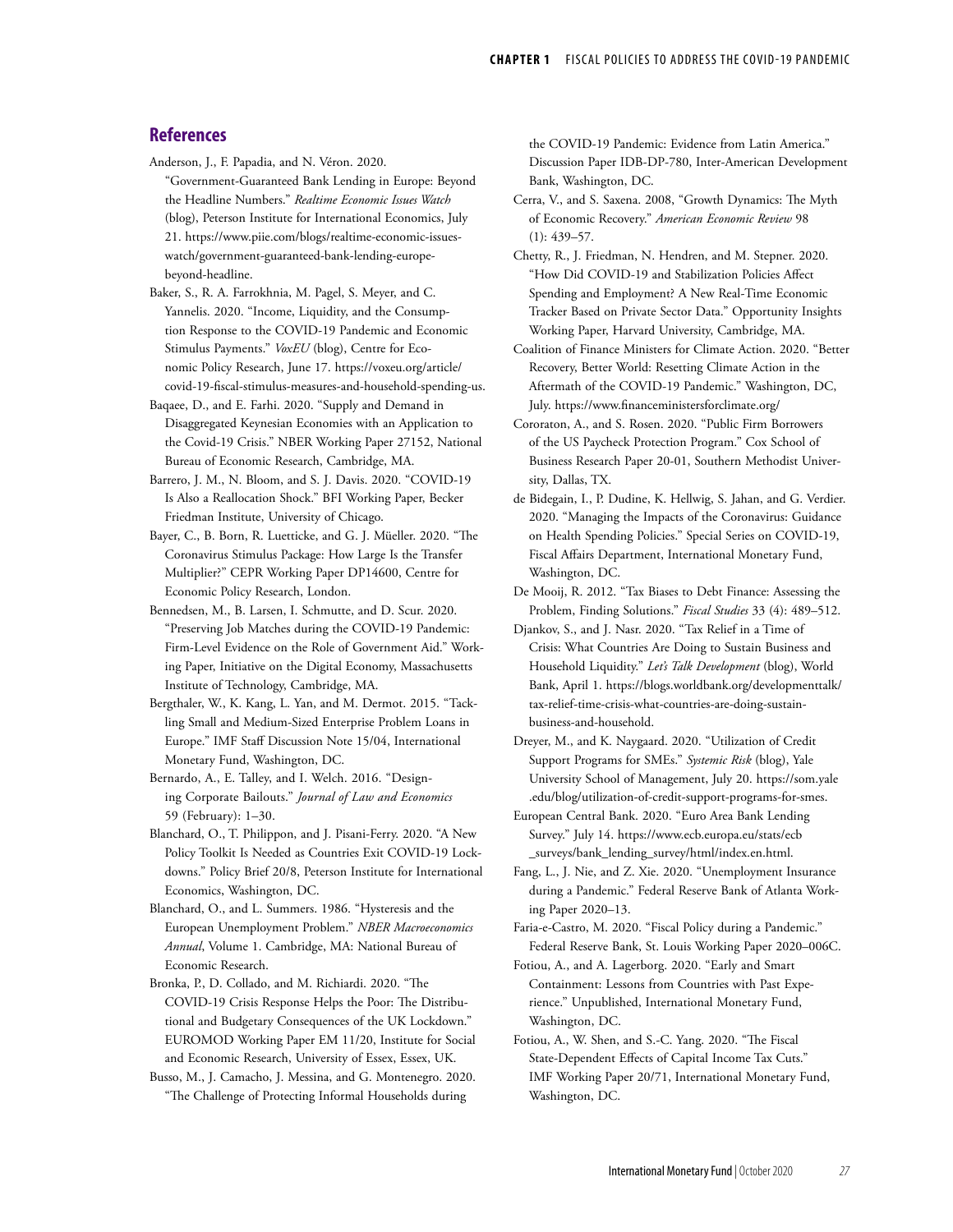Fournier, J. M. 2019. "A Buffer-Stock Model for the Government: Balancing Stability and Sustainability." IMF Working Paper 19/159, International Monetary Fund, Washington, DC.

Ganong, P., P. J. Noel, and J. S. Vavra. 2020. "US Unemployment Insurance Replacement Rates during the Pandemic." NBER Working Paper 27216, National Bureau of Economic Research, Cambridge, MA.

Garcia-Escribano, M., and C. Abdallah. 2020. "Issues When Cutting Government Pay to Help Reshuffle Spending in a Crisis." Special Series on COVID-19, Fiscal Affairs Department, International Monetary Fund, Washington, DC.

Gentilini, U., M. Almenfi, D. Pamela, A. V. Lopez, I. Mujica Canas, R. Codero, and U. Zafar. 2020. "Social Protection and Jobs Responses to COVID-19: A Real-Time Review of Country Measures." COVID-19 Living Paper, Version 12 (July 10), World Bank, Washington, DC.

Gourinchas, P., and M. Obstfeld. 2012. "Stories of the Twentieth Century for the Twenty-First." *American Economic Journal: Macroeconomics* 4 (1): 226–65.

Harris, J., B. Imbert, P. Medas, J. Ralyea, and A. Singh. 2020. "Government Support to State-Owned Enterprises: Options for Sub-Saharan Africa." Special Series on COVID-19, Fiscal Affairs Department, International Monetary Fund, Washington, DC.

Igan, D., H. Moussawi, A. Tieman, A. Zdzienicka, G. Dell'Ariccia, and P. Mauro. 2019. "The Long Shadow of the Global Financial Crisis: Public Interventions in the Financial Sector." IMF Working Paper 19/164, International Monetary Fund, Washington, DC.

Ilzetzki, E., E. Mendoza, and C. Vegh. 2013. "How Big (Small?) Are Fiscal Multipliers?" *Journal of Monetary Economics* 60 (2): 239–54.

Jordà, Ò., M. Schularick, and A.M. Taylor. 2016. "Sovereigns versus Banks: Credit, Crises, and Consequences." *Journal of the European Economic Association* 14 (1): 45–79.

Kamal-Chaoui, L., F. Grazi, J. Joo, and M. Plouin. 2011. "The Implementation of the Korean Green Growth Strategy in Urban Areas." OECD Regional Development Working Paper 2011/02, Organisation for Economic Co-operation and Development Publishing, Paris.

Koo, R. 2008. *The Holy Grail of Macroeconomics: Lessons from Japan's Great Recession.* Singapore: Wiley.

Landais, C., P. Michaillat, and E. Saez. 2018. "A Macroeconomic Approach to Optimal Unemployment Insurance: Theory." *American Economic Journal: Economic Policy* 10 (2): 151–81.

Liu, Y., J. Garrido, and C. DeLong. 2020. "Private Debt Resolution Measures in the Wake of the Pandemic." Special Series on COVID-19, Fiscal Affairs Department, International Monetary Fund, Washington, DC.

Mbaye, S., M. Moreno Badia, and K. Chae. 2018. "Bailing Out the People? When Private Debt Becomes Public." IMF Working Paper 18/141, International Monetary Fund, Washington, DC.

McKay, A., and R. Reis. 2016. "The Role of Automatic Stabilizers in the U.S. Business Cycles." *Econometrica* 84: 141–94.

Organisation for Economic Co-operation and Development (OECD). 2020a. "Coronavirus (COVID-19): SME Policy Responses." OECD, Publishing Paris.

Organisation for Economic Co-operation and Development (OECD). 2020b. "Corporate Sector Vulnerabilities during the COVID-19 Outbreak: Assessment and Policy Responses." OECD Publishing, Paris.

Organisation for Economic Co-operation and Development (OECD). 2020c. "Equity Injections and Unforeseen State Ownership of Enterprises during the COVID-19 Crisis." OECD Publishing, Paris.

Organisation for Economic Co-operation and Development (OECD). 2020d. "Job Retention Schemes during the COVID-19 Lockdown and Beyond." OECD Publishing, Paris.

Organisation for Economic Co-operation and Development (OECD). 2020e. "OECD Employment Outlook 2020: Work Security and the COVID-19 Crisis." OECD, Paris.

Organisation for Economic Co-operation and Development (OECD). 2020f. "Tax Administration Responses to COVID-19: Measures Taken to Support Taxpayers." OECD Publishing, Paris.

Palomino, J., J. Rodriguez, and R. Sebastian. 2020. "Wage Inequality and Poverty Effects of Lockdown and Social Distancing in Europe." *COVID Economics* 25: 186–229.

Prady, D. 2020. "Reaching Households in Emerging and Developing Economies: Citizen ID, Socioeconomic Data, and Digital Delivery." Special Series on COVID-19, Fiscal Affairs Department, International Monetary Fund, Washington, DC.

Reinhart, C. M., and K. S. Rogoff. 2011. "From Financial Crash to Debt Crisis." *American Economic Review* 101 (5): 1676–706.

Rochelle M. E., and J. B. Rudd. 2011. "General Equilibrium Effects of Investment Tax Incentives." *Journal of Monetary Economics* 58 (6–8): 564–77.

Strecker, J., and J. Meckling. 2020. "Green Bargains: From Crisis Response to Sectoral Transformation. Report." Unpublished, University of California, Berkeley.

Tetlow, G., T. Pope, and G. Dalton. 2020. "Coronavirus and Unemployment: The Importance of Government Policy: A Five Nation Comparison." IfG Insight, Institute for Government, London.

Una, G., R. Allen, S. Pattanayak, and G. Suc. 2020. "Digital Solutions for Direct Cash Transfers in Emergencies." IMF Special Series on COVID-19, Fiscal Affairs Department, International Monetary Fund, Washington, DC.

Una, G., H. van Eden, A. Singh, F. Bardella, and A. Verma. 2020. "Enhancing Digital Solutions to Implement Emergency Responses." Special Series on COVID-19, Fiscal Affairs Department, International Monetary Fund, Washington, DC.